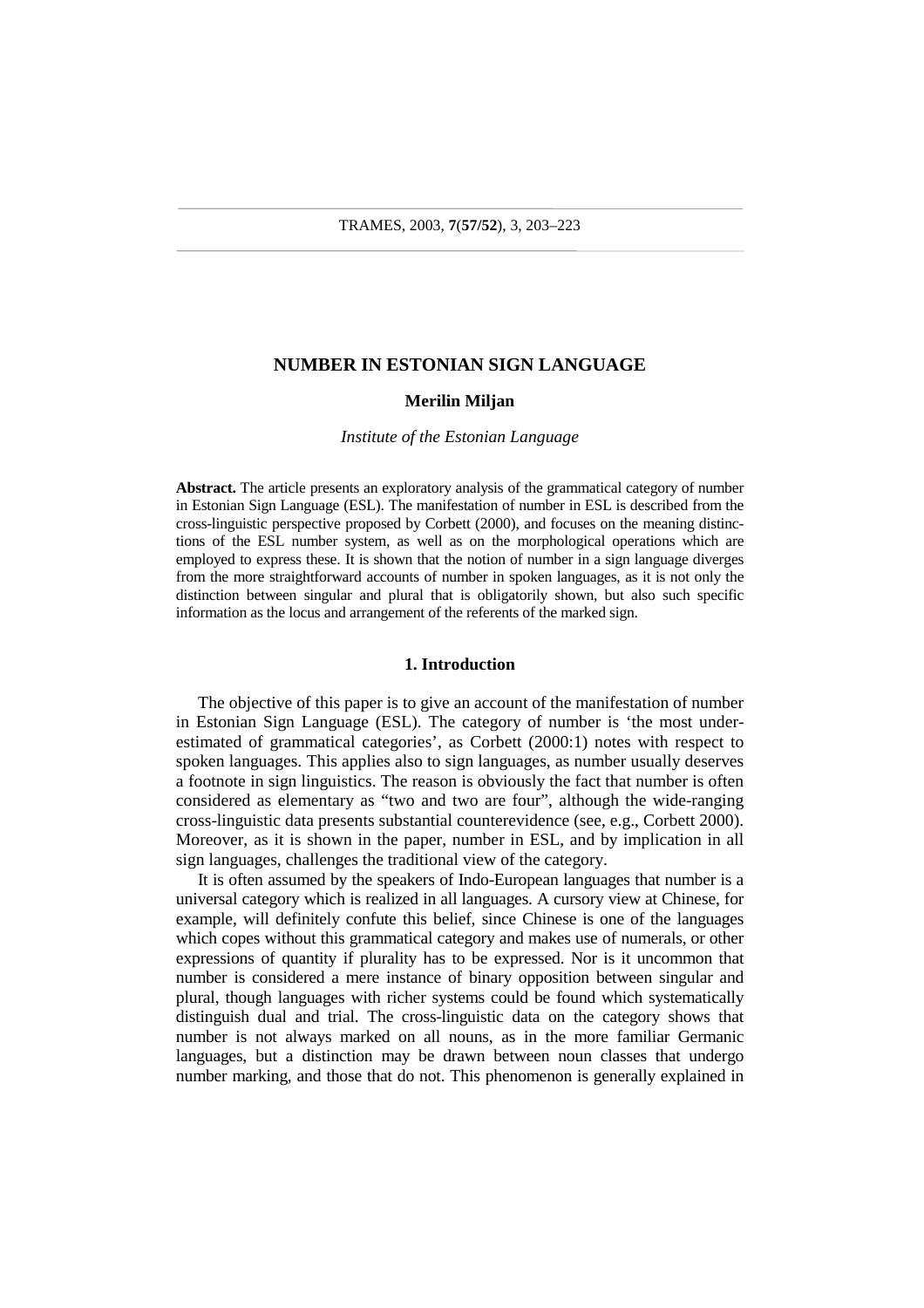terms of animacy hierarchy in spoken languages. In sign languages, however, completely different factors are at work, as is pointed out in the paper.

Despite the fact that number is predominantly a nominal category (Greenberg 1990), Corbett (2000) argues that it can also be a verbal category as, for instance, in Rapanui. According to Corbett, if number is marked either on the noun phrase, or on the noun phrase and the verb (agreement), then it is an instance of nominal number. If, however, the plural marker occurs only on the verb, it qualifies as verbal number. Yet the notion of verbal number appears to be controversial in the literature, and it is often interpreted as aspect; the same is suggested in this paper with regard to ESL.

The body of the paper presents an exploratory description of number in ESL in the framework of Greville Corbett's (2000) typology to the category of number in the world languages. An approach like this would contribute to a better understanding of this category cross-linguistically, and illustrate what aspects of number are manifested in ESL. It should be noted that although ESL has been of some interest to its non-native users for about twenty years by now (see e.g. Laiapea 1992, Toom 1989, 1990), still not much is known about the systematic deployment of morphosyntax, and about the means and processes which are typically used to express particular grammatical information by native signers. Considering the fact that sign languages are realized in a mode where they are perceived visually, one might naturally wonder how an entity, two entities, three entities or many entities are referred to in such a mode; whether there is any subject-verb agreement; and, most importantly, whether there can be observed any influence by the language of the majority in a given society, in this case, by Estonian.

Section 2.3 in this paper focuses on the manifestation of such semantic distinctions in ESL as count distinctions, count and mass, distributivity, and collectivity. Also, the morphological and syntactic means of marking these distinctions in ESL are described. Section 3 discusses the findings on number in ESL against the background of the cross-linguistic data on the category in both signed and spoken languages. The primary concern of this paper is the synthetic expression of number, as opposed to analytic realization. Hence numerals and quantifiers remain outside the scope of the present study, as well as the expression of number in personal pronouns.

# **2. Case study: Number in Estonian Sign Language**

# *2.1. Some general remarks about Estonian Sign Language*

Estonian Sign Language (ESL) is the first language of about 2000 deaf people living in Estonia. In addition to this, there are about 2000 more people who use ESL as their mother tongue, as a second language or as a foreign language (for more statistics and facts, see Sutrop 2000).

ESL, like any other sign language (or alternatively, signed language) is perceived through the visual mode. Its forms consist of sequences of movements and configurations of the hands and arms, face and upper torso. Signs are articulated with one hand or two hands, and they form only one component of a sign language, as facial expressions such as eyebrow and lip/mouth movement play also a crucial role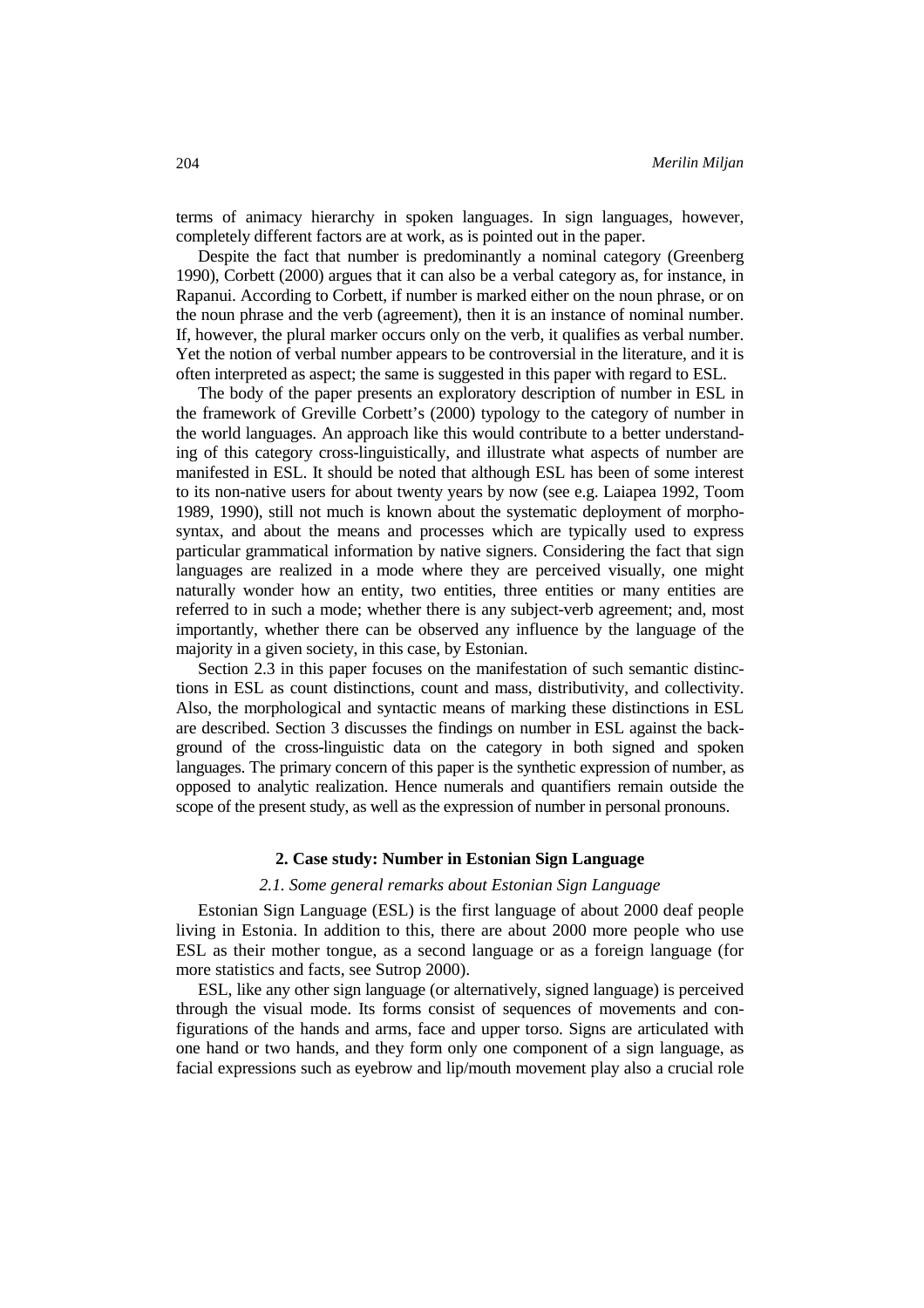in conveying grammatical information. Hence a series of signs may vary in meaning according to the facial expression which accompanies it. (For a full discussion of non-manual markers see, e.g., Baker-Shenk 1985, Ebbinghaus & Hessmann 1996, Engberg-Pedersen 1990, Vogt-Svendsen 1990).

Structurally, ESL qualifies as a topic-oriented language (see Laiapea 1992) similarly to all signed languages studied so far. That is, the order of signs is relatively free, and determined by the topic of the message. In general terms, the default order is SVO.

#### *2.2. Data and methods*

The data for this study come from videotaped recordings of the deaf native signers of ESL between the ages of 15 and 35 who are reporting some past event or experience, recounting their favourite book or film, or signing a fairy-tale to a deaf audience. Some of these recordings originate from the period of 1990–1994; others were recorded at the Sign Language Centre of the Tallinn School for the Deaf in 2000–2002.

The tapes have been glossed in Estonian with the help of a sign language informant. Estonian glosses of the signs of ESL are determined by the most frequently associated Estonian words. In this paper, Estonian glosses are given in English according to the convention outlined in Sutton-Spence & Woll (2002). Signs requiring more than one English word in their gloss have hyphens between the English words. It should be emphasized that glosses are provided with the level of detail required for the present analysis, and not in their full complexity (e.g., eye gaze, head tilt, etc. are not indicated, unless carrying relevant information). Other indications pertaining specific grammatical information will be explained within the body of the text.

# *2.3. Results*

#### *2.3.1. Meaning distinctions in the ESL number system*

l 1

The data analysed in this study show that the expression of number is obligatory in ESL. This means that the distinction between singular and plural meaning should be expressed in ESL, and leaving the number of referents unspecified yields ungrammaticality. Thus, the ESL number system clearly resembles the systems in more familiar Indo-European languages, and differs from those where the expression of singular-plural opposition is usually irrelevant, e.g., the Cushitic language Bayso. The latter has a separate form of the noun which denotes 'general number' (Corbett 2000: 10), and it is used to express general meaning which is numerically neutral, e.g., *lúban* 'lion' refers to a type of animal without indicating how many of these animals there are.<sup>1</sup> If required, other forms can be used for specifying either singular or plural meaning (Corbett 2000:10).

Various terms have been used for this phenomenon, e.g., Jespersen referred to it as the 'lack of a common number form (i.e., a form that disregards the distinction between singular and plural)';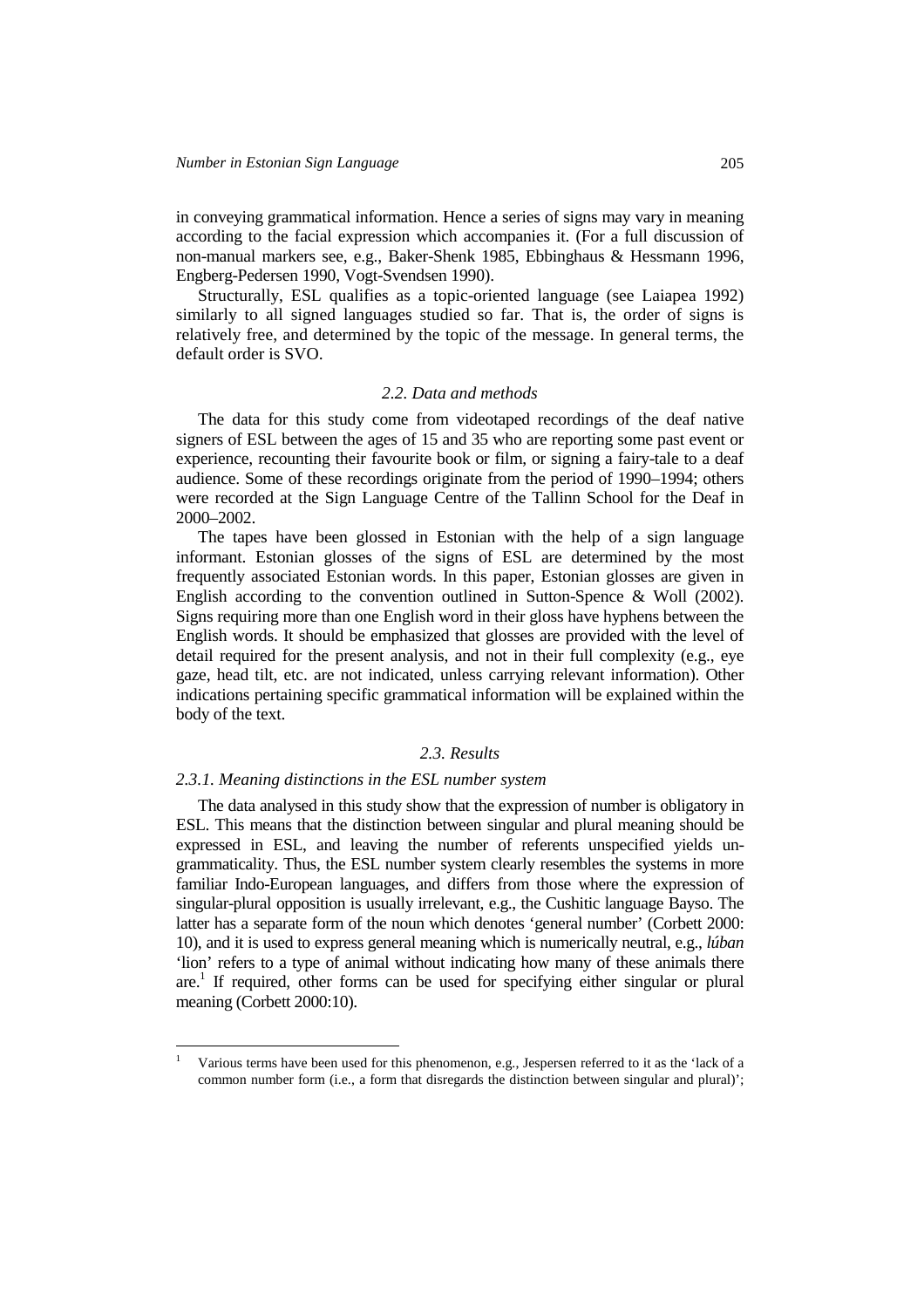The number system of ESL, which obligatorily marks the distinction between singular and plural, involves such 'determinate' (Corbett 2000:39) number values in its system as singular, dual, trial, quadral and plural. The singular form is morphologically unmarked, and it is normally used to refer to exactly one entity, as example (1) and Illustration 1 demonstrate:

| (1) | hands: BIG |                          | ROAST PLATE |  |
|-----|------------|--------------------------|-------------|--|
|     |            | mouth: suur prae taldrik |             |  |
|     |            | 'A big plate'            |             |  |

In (1), the singular meaning is conveyed by the unmarked form, and the accompanying spoken component, which represents the mouth patterns of the Estonian nouns *suur* 'big', *prae* 'roast', and *taldrik* 'plate', also indicate singular.

Dual refers to two members of the class identified by the noun. If the number system comprises dual<sup>2</sup>, plural has a different meaning and is used for referring to three or more real world entities. In example (2), the distinction for dual is shown by two hands, which have classifier handshape and stand for the number 'two' (marked by the symbol *cl-*).

# (2) hands: SMALL ROAST PLATE *cl*-TWO-NEXT-TO-EACH-OTHER mouth: *väike prae taldrik* 'There are two small plates next to each other.'

Another way of marking dual in ESL is given in (3) below. A sign for 'DRAWER' is articulated with both hands (in the gloss henceforth symbolized by 'x' in the line of 'hand 2' if a one-handed sign is articulated with two hands), being an instance of reduplication of handshape (see Illustration 2).





Illustration 1. Singular: the sign for 'plate'. Illustration 2. Dual: 'The desk with two sets of drawers'.

 Hayward took the term 'unit reference' into use; in the German tradition the term 'transnumeral' is preferred (Corbett 2000:10).<br> $\frac{2}{\pi}$  Plank (1006) notes that dual is

Plank (1996) notes that dual is possessed by up to half of the world's languages.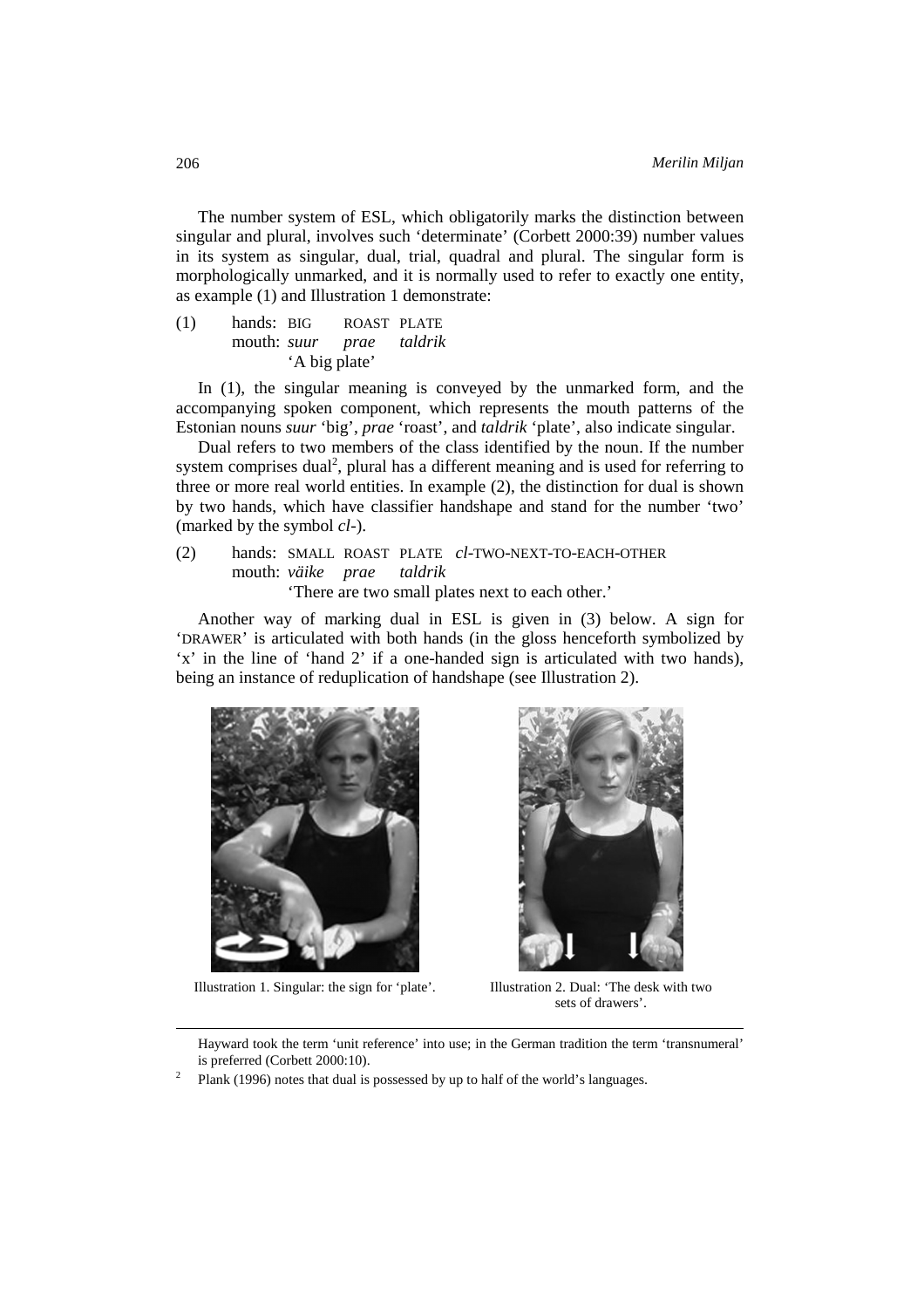Since the reduplicated handshape is further modified by reduplication of movement with a shift of location downwards on the vertical plane, it is indicated that the desk has not two drawers, but two sets of drawers instead. (The symbol '+' marks repetition; the number of these symbols does not correspond to the number of repetitions.)

(3) hand 1: TABLE DRAWER  $++$ hand 2: xxxxxxxxxxx 'The desk with two sets of drawers'.

Trial is used to refer to three real world entities. Illustration 3 below shows the hand configuration and face countenance that may be used to express trial, in this case, three bowls which are placed inside one another on the table.

As shown in Illustration 3, two cupped hands palms facing inside articulate distinctly thrice along the vertical plane. Trial may also be indicated along the horizontal plane by articulating the same sign explicitly thrice from the left to the right in signing space in front of the signer. Likewise, expression of quadral is accomplished in the same way by establishing specific locations or points in signing space.

Plural is normally used to refer to more than two real world entities in ESL, sometimes to more than three entities. It is worth comparing Illustrations 3 and 4. While Illustration 3 shows one of the ways of expressing trial, Illustration 4 shows one of the ways of expressing plural. In the latter, a classifier flat hand palm oriented downwards articulates several repetitions upwards along the vertical plane, and the accompanying "indifferent"<sup>3</sup> face countenance indicates that there are many bowls placed inside one another, more than three and the exact number is irrelevant.



Illustration 3. Trial: 'Three bowls placed inside one another'.

 $\overline{a}$ 



Illustration 4. Plural: 'Many bowls placed inside one another'.

<sup>3</sup> That is, the eyes do not focus on several distinct points in signing space, as in Illustration 3, but eye gaze simply follows the movement of the hands on the vertical plane; lips are relaxed and slightly protruding.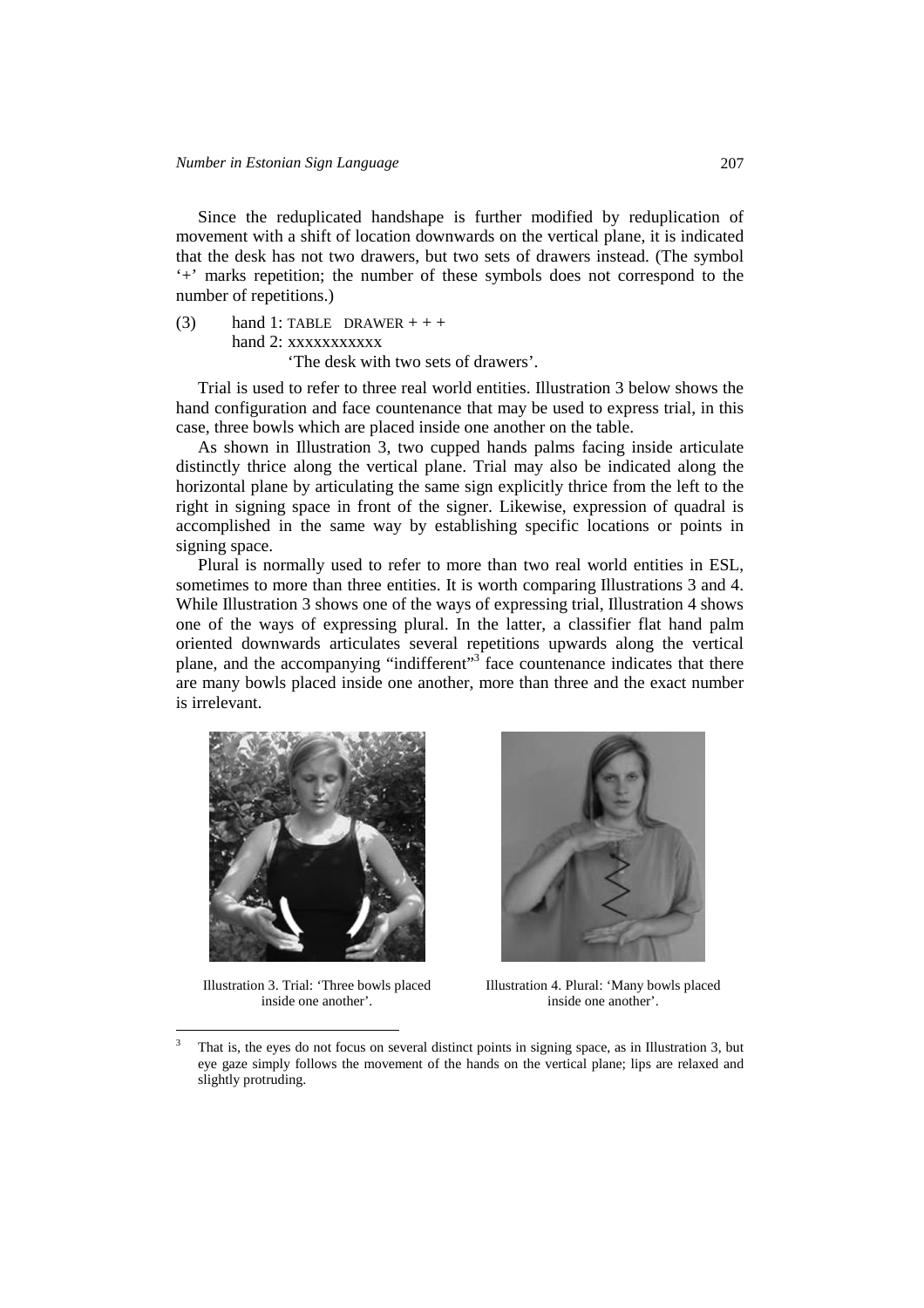# *2.3.2. Facultative number in ESL*

Number systems also vary with regard to the fact whether the use of particular number value is obligatory or facultative. That is, even though the overall expression of number is obligatory in a language, there may be a value which can be replaced by some other value. In ESL, if two entities are referred to, then dual is normally used to mark it explicitly; it is hardly ever replaced by plural in ESL according to the data of the present study.

The use of trial in ESL, however, shows a tendency of being facultative. Occasionally the specification for trial may be omitted and expressed by (covert) plural. In an experiment where the signer was shown three glasses in a row in gradation from the biggest glass on the left to the smallest one on the right, the signer depicted them by signing 'GLASS'<sup>4</sup> first and then articulated the sign for 'GLASSES' (formed by C hand; see Appendix) by the shift from the front-left to the front-right in signing space indicating the gradation in size (see Illustrations 5a and 5b). In this case, number was expressed covertly by the implication that a row consists of more than one entity.



Illustration 5a. The beginning of the sign for 'glasses in a row'.



Illustration 5b. The completion of the sign for 'glasses in a row'.

It is open to a discussion whether the determining factor for expressing plural instead of trial in this particular example was the fact that the gradation in size appears more salient. When the signer was shown three jars in a row where the biggest one was on the left and the smallest on the right, she signed exactly three jars, and incorporated the approximate size of each jar into the signs. The sign for 'jar' is articulated with two hands in a way that allows incorporation (Illustration 6). Obviously, here trial was more salient than the gradation in size.

 $\overline{a}$ 

<sup>4</sup> This is a sign for glass as material.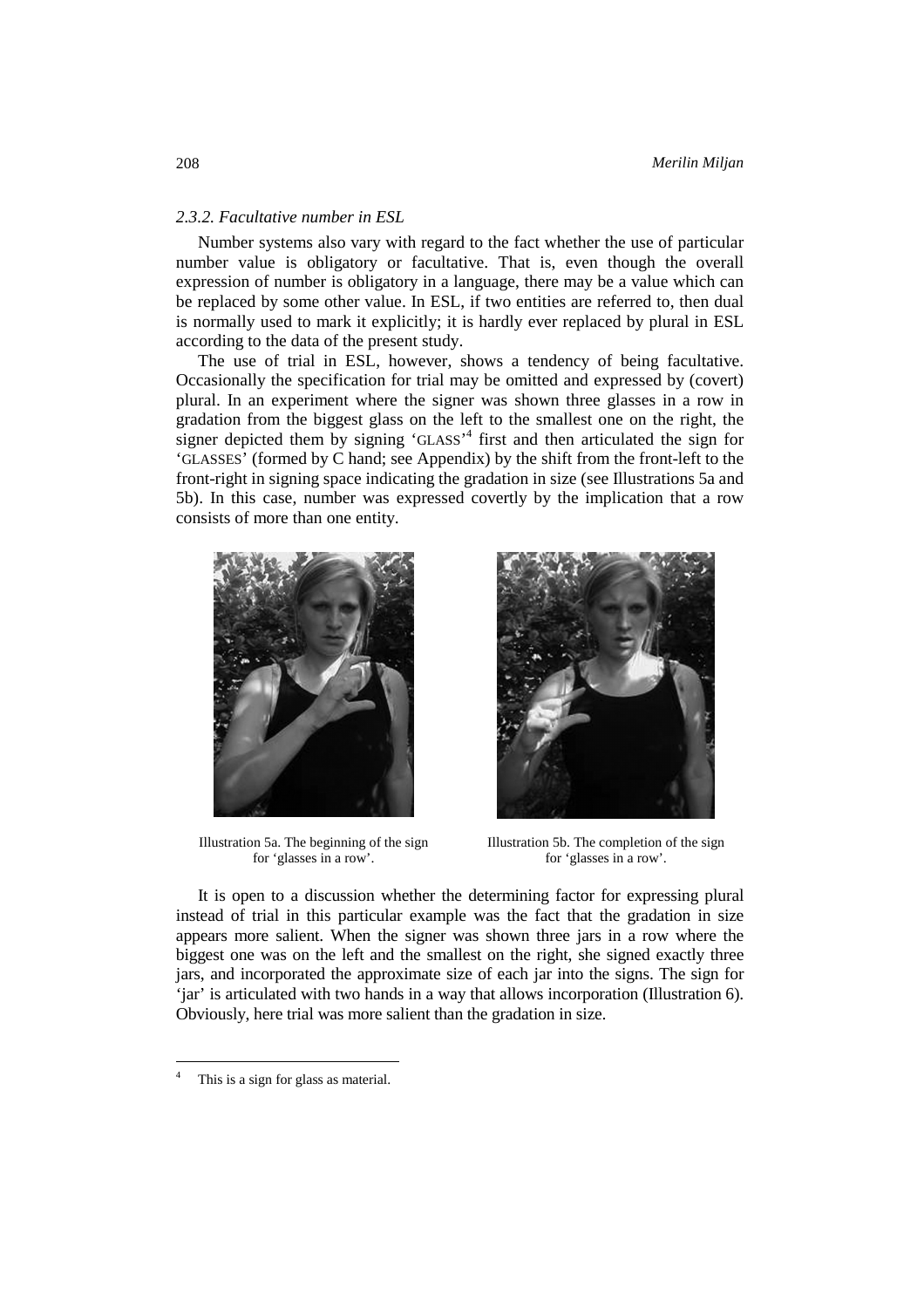

Illustration 6. The sign for 'a jar'.

The expression of bigger values such as quadral is facultative in ESL and plural is often the preferred alternative.

# *2.3.3. Count and mass*

l

In this section, the count-mass distinction is briefly discussed. This distinction has turned out to be rather problematic and complex, deserving a substantial amount of literature (see e.g. Allan 1980, Bloomfield 1933, Gleason 1970, Palmer 1971, Wierzbicka 1996). Nevertheless, I will confine myself only to some basic notions.

The main difference between count and mass nouns<sup>5</sup> is whether or not the entities they refer to can be counted. As Allan (1980:565) puts it, "that which is countable is denumerable". Thus, in simplistic terms, count nouns denote entities with a well-defined shape that are separate and distinct from one another. They typically refer to an entity which can individually be seen or heard, e.g. *table, word, book*. A mass noun, conversely, refers to a substance that is homogenous and undifferentiable. It is often used to refer to abstractions and has occasionally a collective meaning, e.g., *furniture, education, water*. Still, a noun is not always hundred per cent mass or count, rather 'typically mass', or 'typically count' instead, as Mönnink (2002) notes. Thus, while being a linguistic category, countability tends to correlate with perception (for a detailed, intriguing discussion, see Wierzbicka 1996:379–401).

The approach to 'mass' and 'count' given above clearly represents the (conceptual-)semantic view or level of handling these concepts. However, Allan (1980) sees the count-mass distinction as a multilevel phenomenon by adapting contextual and semantic approach. He (1980: 546) claims that "countability is **not** in fact a characteristic of nouns per se, but of NPs; thus it is associated with nouns

<sup>5</sup> There are various terms in use, e.g. Jackendoff (1991) uses the terms 'bounded' vs. 'unbounded', respectively.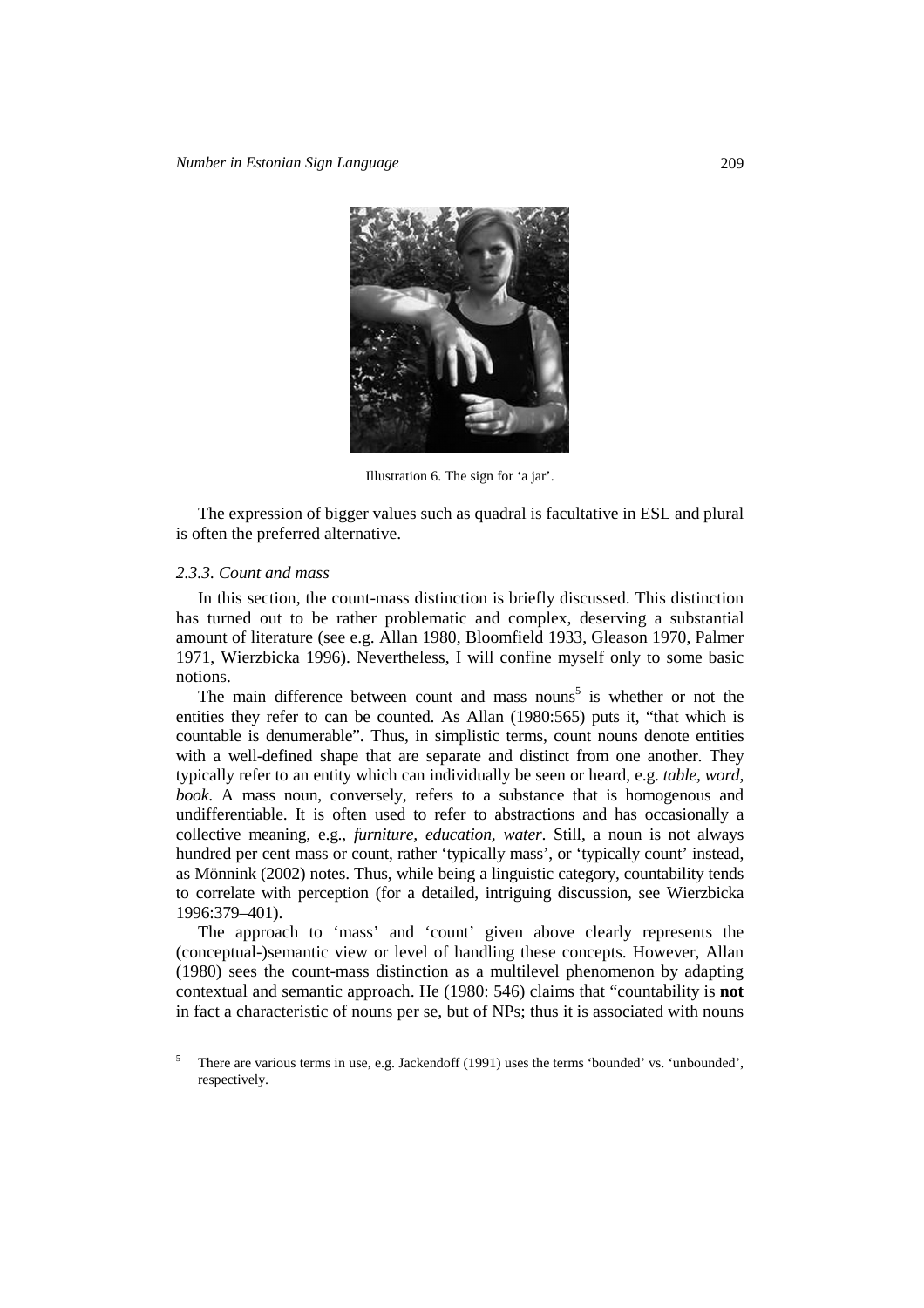in syntagmata, not with nouns as lexical entries". Most nouns can be treated as either countable or uncountable, depending on the context (Allan 1980). The latter is understood as 'recategorization' (Corbett 2000: 81ff), e.g. *Would you like coffee, or tea?* vs. *Three coffees, please*.

In ESL, uncountability or the distinction for mass is primarily expressed by classifier predicates. The choice of a classifier predicate depends on how the undifferentiated unity is perceived in reality. For instance, if flour is spread on the table, the flat hand palm downwards, fingers *together*, is used to depict this in an iconic way; or, if flour is in a pile on the table, a cupped hand palm downwards, fingers *together*, is utilized to represent it.

Countability, by contrast, is marked either morphologically, or syntactically, or by a number word, or by a classifier predicate that shows distinct entities. Unlike the examples above, gingerbread moulds on the table are usually signed in a way that first the sign for 'GINGERBREAD' is formed, and then O hand (see Appendix) for 'MOULD', performs several repetitions clearly distinguishing entities with a well-defined shape that are separate and distinct from one another. This is followed by the sign for 'IN A PILE, or IN THE MUDDLE', as shown in (4) below:

(4) GINGERBREAD MOULD + + + IN-PILE 'There are gingerbread moulds in a pile [on the table].'

It is interesting to note that unlike in spoken languages, in ESL rice is a crop that can be counted. There are several examples in the data in which the view of everything covered with rice was regularly expressed with two *spread* hands fingertips in motion depicting rice grains that were covering various surfaces in a room.

### *2.3.4. Distributives and collectives*

This section focuses on the two opposing meanings that languages may manifest, the distributive and collective meaning. Both of these can be expressed either by morphological markers or lexically. It is the morphological markers that are under discussion here.

# *2.3.4.1. Distributives*

Distributives signify *distribution* of items, i.e., one apiece. They express how entities, qualities, or locations are distributed, shared or divided. Each entity is regarded distinct in space, sort or time. Distributives can be either nominal or verbal category. Nominal distributives primarily fulfil two main functions, as noted by Corbett (2000:112): they may either refer to entities distributed over various locations, or perform the function of marking the separation over various sorts or types. Estonian displays one more function, temporal distribution, which is expressed by an adverbial suffix *–ti* if attached to a noun that conveys the concept of time, as in *õhtu-ti* 'every evening/in the evenings'.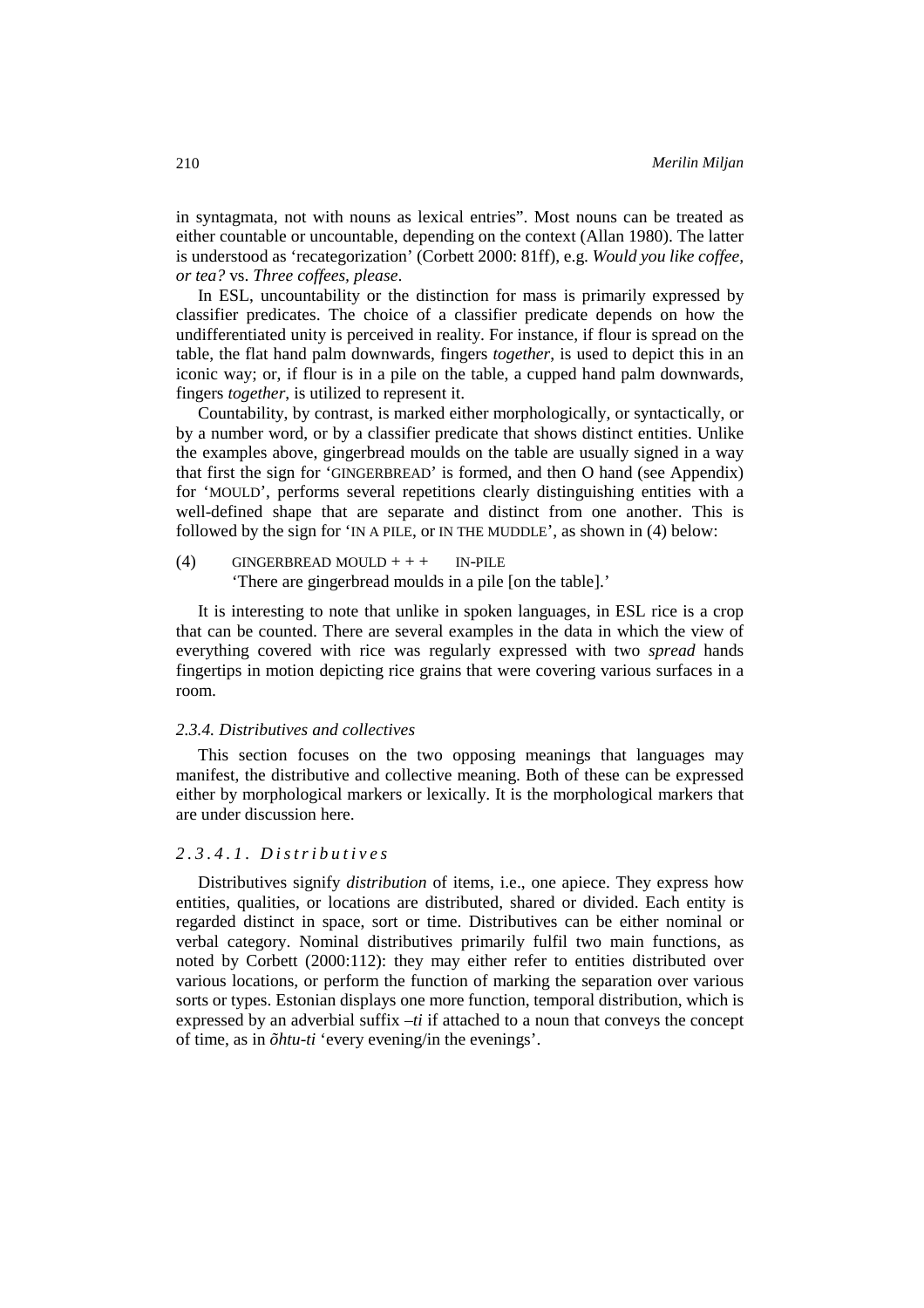Estonian Sign Language, like probably all signed languages, is very meticulous in denoting whether the entities referred to are distributed or not. Distributivity in ESL primarily fulfils the function of marking the distribution of entities over space, or various locations by forming relative locations in the signing space. In the case of relative locations, the signer establishes points in the signing space to create an image of some other location.

Distributive meaning is marked on verbs, nouns, or classifier predicates in ESL. The latter also depict the size and shape of an entity, as well as its position with regard to some other entity, as example (5) illustrates. In (5), the sign for 'KNEELING' is repeated in distinct locations in a semicircle in front of the signer:

(5) WOMAN KNEEL +  $+$   $+$   $\text{N-SEMICIRCLE)}$ 'Women are kneeling in a semicircle'

The locations established in the signing space form a semicircle in (5). The sign for 'WOMAN' is in singular form and the only indication of number is expressed in the verb itself which shows how more than one person is positioned in a room. Thus, through distributivity plurality is implied.

Another example of the distributive marking on the verb is given in (6) where the verb for 'go' is articulated with repetition indicating distinct locations in signing space, and then further modified by the signs for these various places. It should be noted that the exact number of the repetitions of the verb neither agrees with nor expresses the number of the places mentioned.

(6) ALWAYS FAMILY TOGETHER WAS GO+ + +(VARIOUS-LOCATIONS) EXHIBITION CINEMA THEATRE 'always the whole family went to the exhibitions, cinema, or theatre'

Similarly to Estonian, ESL also marks temporal distribution. It is highly probable that, in essence, this kind of marking is transferred into ESL from Estonian. As in the latter, in ESL the sign for 'constantly' (Illustration 7) is attached to the sign for 'MONDAY', or 'TUESDAY', etc., to render the meaning 'on Mondays/each Monday', or 'on Tuesdays/each Tuesday'.

Temporal distribution may also be expressed by an intense repetition of the stem in ESL, if formational properties of the sign allow reduplicating it.

Illustration 7. The sign for 'constantly'.

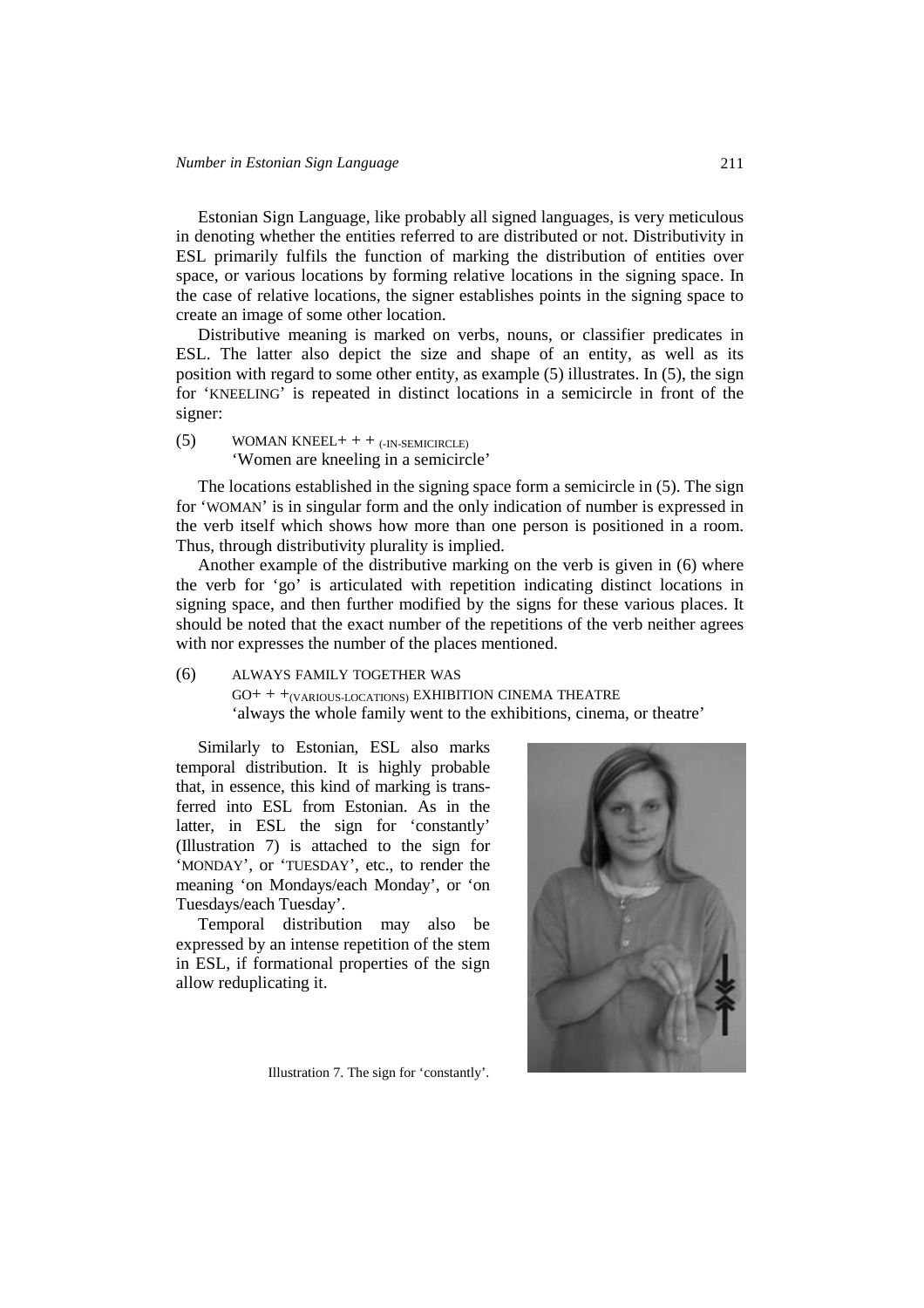

Illustration 8. The sign for 'group'.

# *2.3.4.2. Collectives*

The term 'collective' refers to a group of items that are conceived as a unit, or spatially contiguous in this paper. For instance, in Estonian the collective meaning is expressed by the suffix  $-stik^6$ , as in *nimi* 'name' > *nimestik* 'a list of names', *mägi* 'mountain' > *mäestik* 'a mountain chain'.

In ESL, there is a sign for 'GROUP' (Illustration 8) which seems to have two functions.

As a lexical sign, 'GROUP' is a noun that conveys the meaning of an 'assemblage of entities regarded as a unit', as in (7) (the hyphenation stands for finger-spelling):

(7) DRAMA TEACHER M-A-T-I K-A-R-T-U-S CHOOSE+ + + GROUP ME AIVO MERLIN THREE TRAVEL CZECH THERE LAND 'The drama teacher Marti Kartus chose a group of three people: me, Aivo, and Merlin who went to Czech Republic'.

As a grammatical sign, 'GROUP' has the function of the collectivity marker. It is articulated with two cupped hands facing side-ways forming a circle and thus iconically representing entities, which belong to some sort of coherent set. For instance, the English noun 'coffee set' (the Estonian counterpart is *kohviserviis*) is expressed in ESL as a string of two signs: COFFEE and GROUP, where the sign 'group' stands for the coffee jug and a set of coffee cups.

Another way to indicate collectivity that refers to spatially contiguous entities is by means of classifier predicates. In (8) below, the hand configuration of the form of O hand articulates a semicircle along the vertical plane as a continuous line from the front-left in signing space to the front-right; it depicts the whole set of medals arranged as a semicircle on the wall:

(8) HOME TWENTY-EIGHT MEDAL *cl*-IN-SEMICIRCLE-ON-WALL 'At home there are twenty-eight medals on the wall'.

In addition, there is a certain set of verbs that undergo collective marking in ESL. For instance, the sign for 'TO GIVE' can be articulated so that collectivity of the entities is delivered by a *sweeping* movement across the horizontal plane:

(9) PAPER SHEET I-GIVE-YOU-ALL

l

'I will give you all a sheet of paper'.

In general, verbs that allow collective marking also undergo distributive marking. Thus the idea of 'I give you each' can be expressed by *individuated* 

<sup>6</sup> However, this is not the only function of the suffix, for more details, see Erelt et al. (1995:515– 519).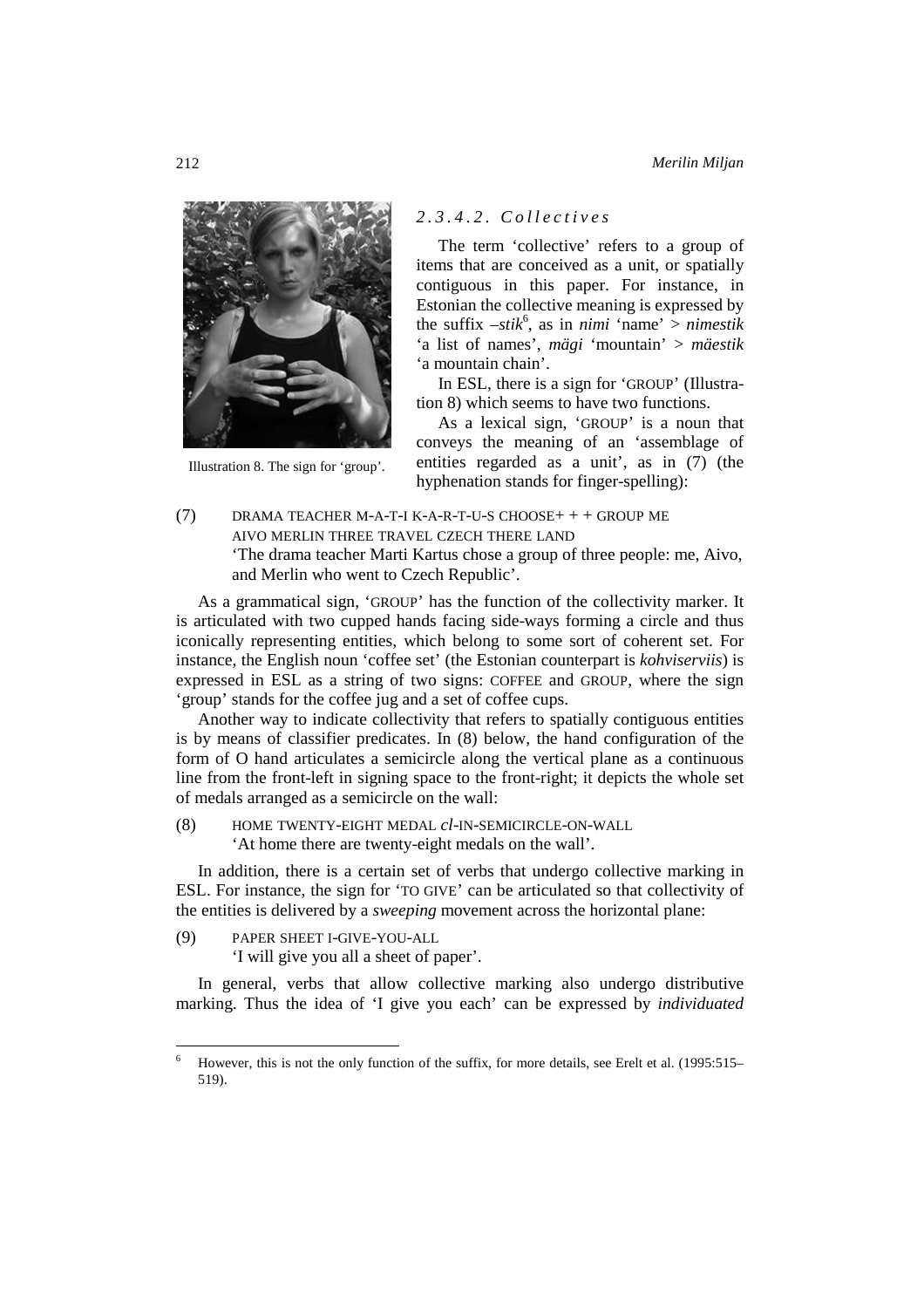*repetitions* along the horizontal plane as opposed to the sweeping movement that expresses distributivity.

# *2.3.5. The expression of number*

This section is concerned with the various means of expressing number in ESL. It presents types of ESL number marking in the framework of the typology proposed by Corbett  $(2000)^7$ , and focuses on syntax, morphology and lexical items.

# *2.3.5.1. Syntax*

l

Syntactic number marking is realized through agreement. Agreement tends to co-occur with other morphological means of number expression, as shown in (10):

(10) These students are sitting in the exam.

In (10) above, the controller of the agreement, the head noun *students,* carries the inflection for number, *-s*. The same number property is also marked on two agreement targets, on the demonstrative *these* and on the verb *are sitting*. However, number may be expressed only by agreement as well, as in (11):

(11) a. This sheep is black.

b. These sheep are black.

In (11), the noun *sheep* is irregular in terms of number marking, but regular in terms of agreement. The demonstrative *this* and verb *be* agree with the noun *sheep* in singular and plural: *this sheep* versus *these sheep*, and *is* versus *are*, respectively.

Agreement in number occurs also in ESL. For instance, in (12) plural is marked on the head PEOPLE that is the controller of the agreement, and by agreement on the agreement target OWN, which carries the meaning of 's/he has':

 $(12)$  PERSON+ + + OWN+ + + OPINION DIFFERENT 'Each person has their opinion'.

In (12), the sign for 'PERSON' is repeated several times in signing space, and the sign for 'OWN' follows the same path of the previous sign with about the same number of repetitions. It would be incorrect, according to the informant, to sign the sign for 'OWN' without number specification.

ESL marks agreement in number also between a noun and the modifying adjective. In (13), the repetition of the modifying adjective TALL is employed to show the number of referents of the controller 'BOY'. The sign for 'BOY' cannot be reduplicated for plurality, because the formation of the sign already involves a repetition. Yet, the verb 'TO COME' agrees with the subject 'a group of big boys' in number:

<sup>7</sup> Corbett (2000:133) notes that although there are many grammars that describe the expression of number in individual languages, no typology has been offered so far.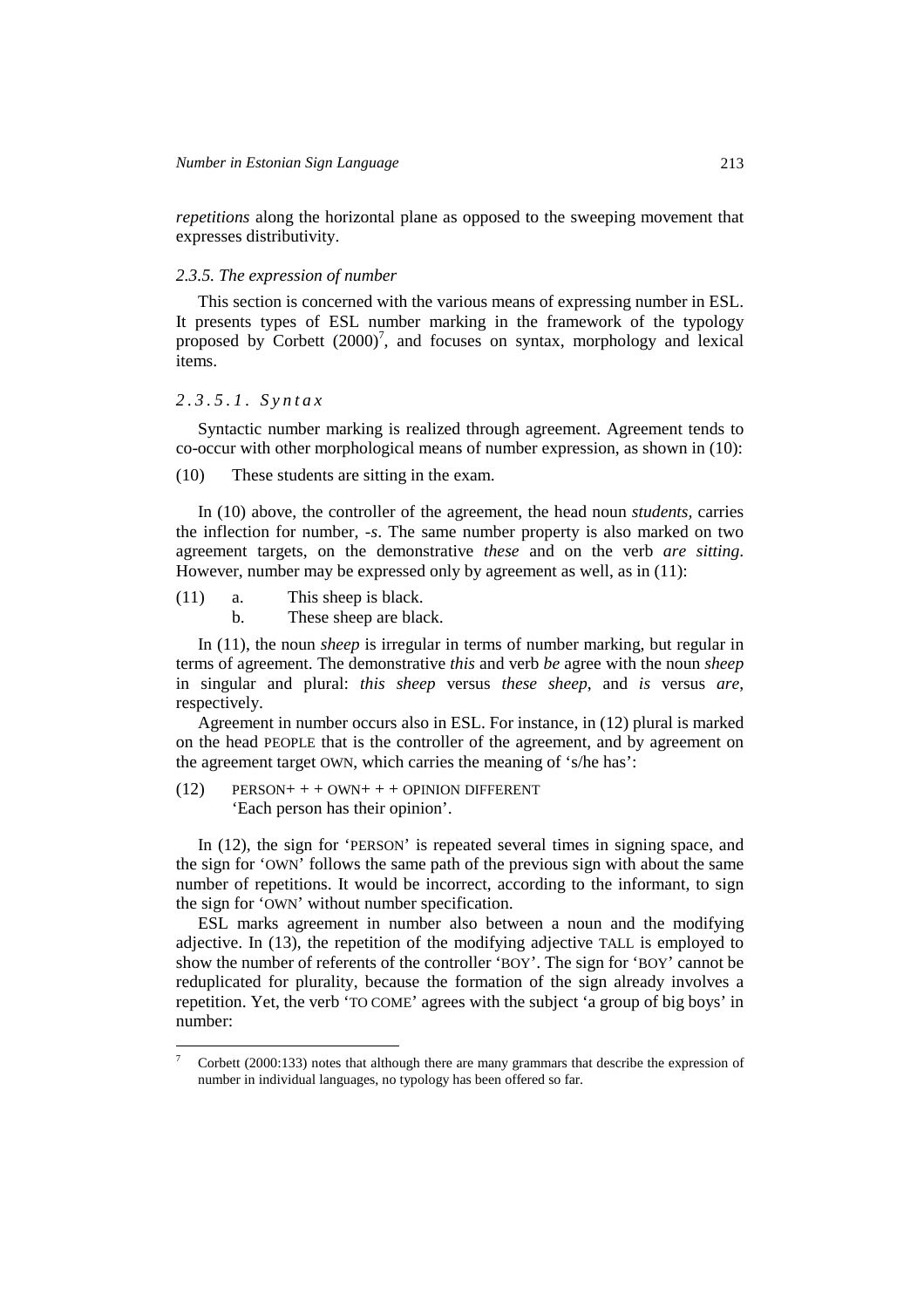# $(13)$  hands: BOY TALL + + + BOY GROUP MANY-COME mouth: *poisid* boy-Nom.Pl 'The big boys, the group of big boys, came'.

In (14) below, in comparison, the agreement target 'TALL', being an adjectival predicate, carries the morphological number marker for plural. The unmarked form of the sign for 'TALL', singular, would be ungrammatical in this context and yield a semantically/visually odd combination of signs. (The symbol 'q' marks interrogative sentence.)

 $(14)$  face:  $q$ hands: CHILD + + + TALL + + + 'Are your children already grown-up?'

An instance of subject-verb agreement in dual is given in (15). In (15), the number of the subject, two people, is expressed by conjoining the signs for 'MOTHER' and 'FATHER'. The sign for 'TO WANDER', which has the default form of H hand (see Appendix) in ESL, is articulated with V hand in this context in order to show that two individuals were participating in the event by incorporating the number 'two' into the sign.

(15) WALL MOTHER FATHER LONG-AGO GO-OUT TWO-WANDER WAS PHOTOGRAPH REMEMBRANCE ON-WALL 'On the wall there is a photograph of my mother and father from the period when they were going out'.

Agreement with quantified expressions in ESL appears to be rather irregular. One possibility is that numerals or quantifiers express the number of entities, and therefore no further marking is made on the noun itself. As an illustration, in the following examples the default singular form of the sign occurs with the numeral:

(16) TWO DESSERT GIVE-TO-ME 'Give me two desserts.'

(17) APPLE BIG FOUR BROTHER YOU-GIVE-HIM<sup>8</sup> 'Give to your brother four big apples.'

Another possibility is that the sign itself is also marked for plural in addition to the analytic expression of plural by numerals or quantifiers:

 $(18)$  CUP+ + + FOUR 'I have [won] four cups'

l

 $(19)$  I MARRIED THREE CHILD+ + + 'I am married and have three children'.

<sup>8</sup> The signs 'GIVE-TO-ME' and 'YOU-GIVE-HIM' are represented here lexically, without indices, to facilitate the reading.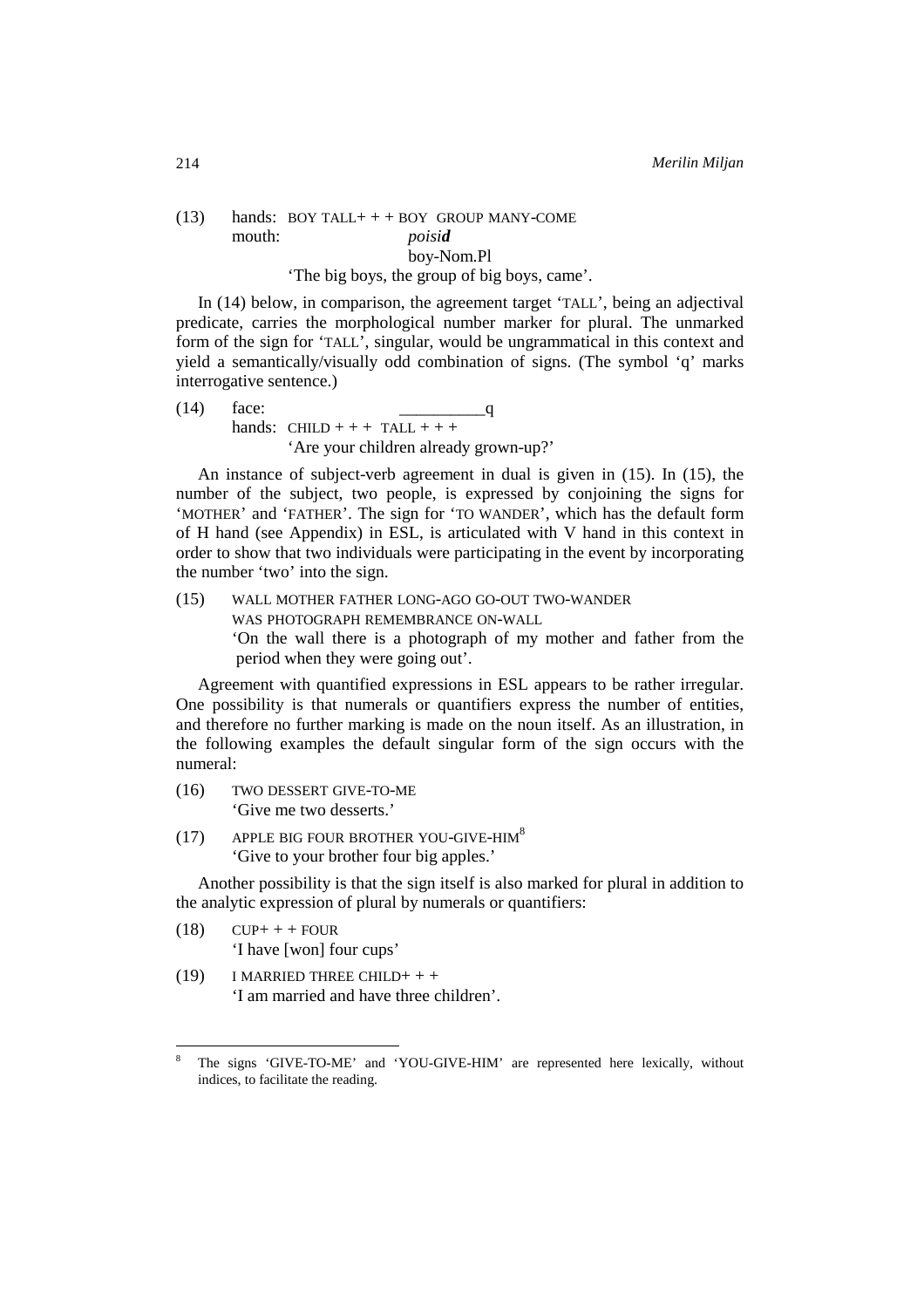### *2.3.5.2. Morphology*

This section deals with number marking by inflection and stem modification. Modification is a morphological process, which yields alteration within a root or stem. First the focus is on number marking by inflection in ESL, and then stem modification is described.

In ESL, as noted above, the singular form is unmarked, since no separate inflection occurs to signal singularity. In terms of number marking by inflection, plural is expressed by a simultaneous mouth pattern showing the nominative plural form of the Estonian noun, as shown in (20).

(20) hands: INTEREST HOBBY SCATTER mouth: *huvid hobid* interest-Nom.Pl hobby-Nom.Pl '[they have their] interests and hobbies, and spend less time at home'

In (20) above, the string of signs itself does not carry any distinction for number. Only the mouth pattern of the signer shows the plural forms of the Estonian nouns *huvid* 'interests' and *hobid* 'hobbies'.

It is not only the mouth pattern of nominal plural that is used in ESL, but also of genitive plural, as illustrated in (21) and (22). The sign for 'DEAF' is in both cases accompanied by the mouth pattern which shows the genitive plural form of the Estonian noun *kurt* 'deaf'.

(21) hands: DEAF REST HOME mouth: *kurtide* deaf-Gen.Pl 'the recreation house of the deaf'

(22) hands: DEAF SCHOOL HERE

mouth: *kurtide* deaf-Gen.Pl 'the school for the deaf here [in Porkuni]'

Although mouth pattern is often the only marker of plural in the ESL data of the present study, it may occur together with other markers as well. For instance, in (23) the verb expresses plurality of the subject, while mouth pattern shows plural in the preceding noun.

| (23) |           | hand 1: MARCH MONTH PARENT MANY-GATHER       |
|------|-----------|----------------------------------------------|
|      | hand $2:$ | XXXXXXXXXXXXXXX                              |
|      | mouth:    | lapsevanemad                                 |
|      |           | parent-Nom.Pl                                |
|      |           | 'in March parents came to meet one another'. |

As has become apparent from the examples above, one of the common means to express number in ESL is repetition of the sign. Either reduplication of movement, or reduplication of handshape may be employed for distinguishing number.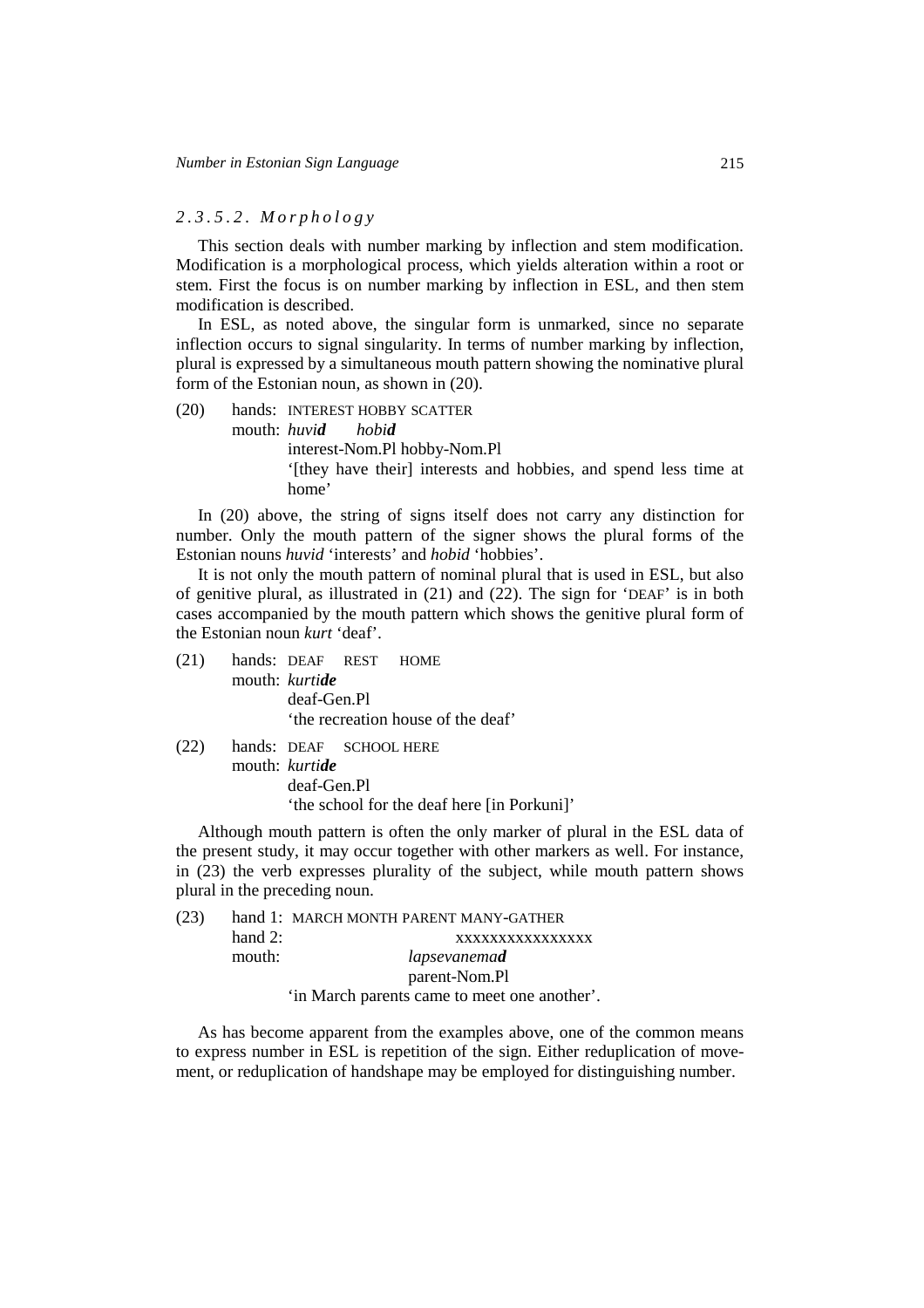Reduplication of movement involves the repetition of movement with a slight shift of location for each repetition. The number of repetitions, however, is attributable to individual signing styles, and not for expressing certain number value. For instance, the ESL signs for 'CHILD', 'PERSON', 'TALL' in the examples above are modified in that way. Yet, if a sign is repeated with a distinct emphasis on each repetition displaced in signing space, the number of the repetitions stands for a certain number value, dual, or trial, as noted in 2.3.1 above. Reduplication of movement may also occur without the shift of location, e.g., the sign for 'CUP' in (18) above. However, the use of a shift of location is often visually motivated, i.e., depends on how the real world entities are situated. That is, in the case of one sign a shift may conventionally be used but need not, whereas some signs are never reduplicated with the shift of location, e.g. the signs for 'SAME' and 'STAY'.

Although reduplication of movement typically involves a whole sign, it may affect only a part of the stem in some cases. For instance, the sign for 'PARTY' is a two-handed sign articulated with palms twice in contact, and during reduplication only the first component of the sign is re-produced.

The second type of reduplication, reduplication of handshape, involves articulation of a one-handed sign with both hands, i.e. the non-dominant hand simultaneously repeats the sign which is formed by the dominant hand. This is usually employed to indicate dual, as noted in 2.3.1 above.

# *2.3.5.3. Lexical means*

One of the ways to express number distinction in a language is by lexical means. That is, the number distinction is specified for each noun separately with a maximum irregularity instead of a regular marking. This process is, in essence, an instance of suppletion, or 'total modification' (Matthews 1991) whereby one stem is replaced by another which shows no significant phonological resemblance to it. As an illustration, the English *person* vs. *people* is an obvious example, as well as the Russian č*elovek* 'person' vs. *ljudi* 'people'.

In ESL, an equivalent for the phenomenon of suppletion is, in essence, the case where one sign is replaced by another to express the number of referents. For instance, number is lexically marked for the sign '(HUMAN-)STAND' (Illustration 9).

As shown in Illustration 9 below, the singular form of the sign is articulated as an upside down V hand, which depicts one human standing on his or her two feet. The same sign cannot be used to express the notion of many individuals standing. Hence a different sign should be employed, and this shows not only the plurality of individuals but also how they are standing with respect to one another (for this reason the sign also qualifies as classifier predicate). Illustration 10 below presents a sign for 'HUMANS-STAND-IN-LINE' that is articulated with two spread hands fingers extended and upwards; extended fingers depict many individuals.

In some cases, signs do not undergo full modification for the number distinction but only partial. As a result, the singular and plural forms of a sign bear some resemblance to each other. The ESL signs that mark number by a partial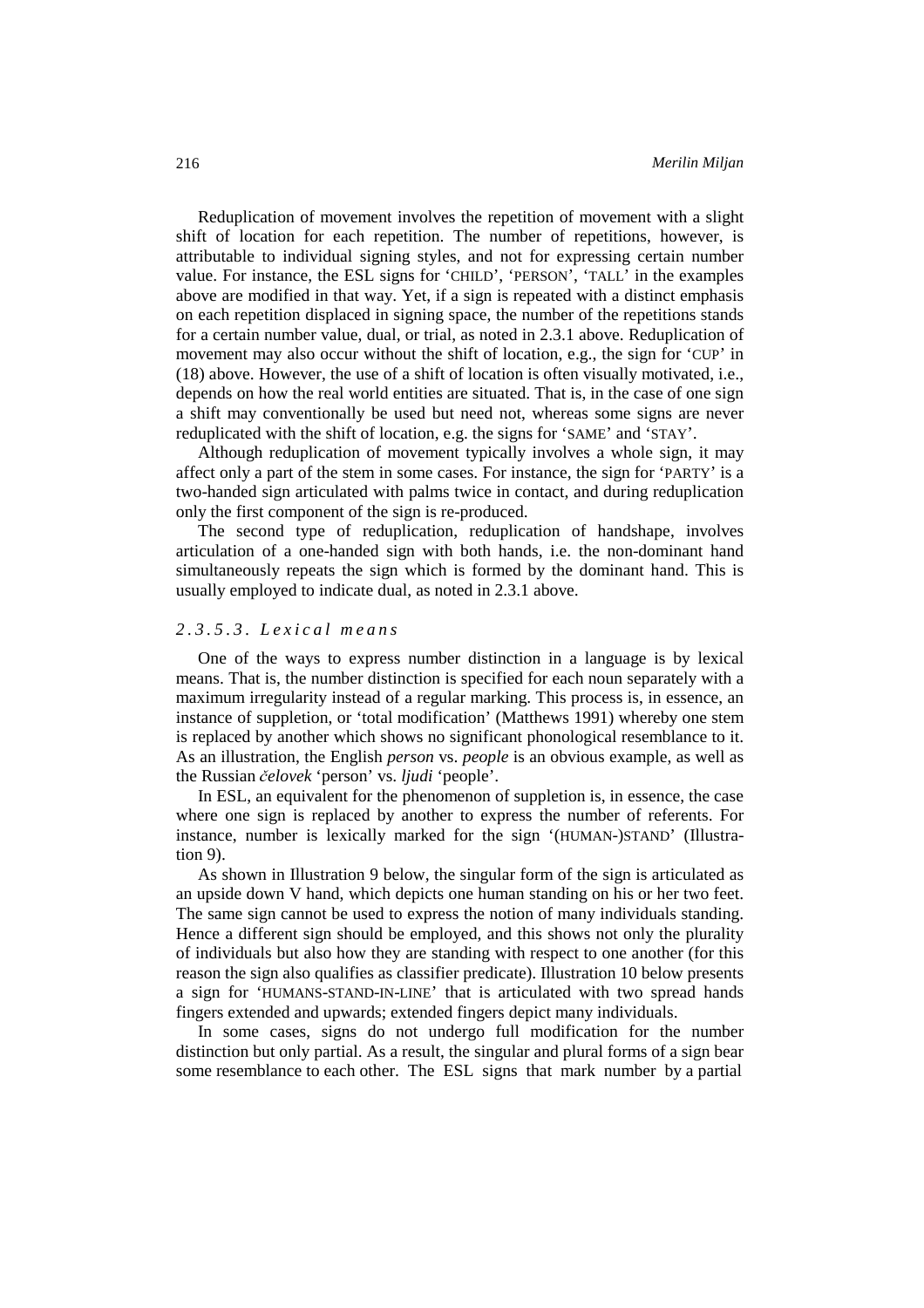

Illustration 9. The sign for 'one human stands'.



Illustration 10. The sign for 'humans stand in line'.

modification are, e.g., 'COME' and 'SEE/WATCH'. In Illustration 11 below, the singular form of the sign for 'COME' is shown; it is a one-handed sign, and articulated with the extended index finger. In comparison, Illustration 12 presents a plural form of the sign, which consists of the same movement articulated with two hands that have the spread fingers standing for multiple subjects.

Since ESL also marks dual, lexical means are used for number specification if and only if more than two entities are involved.



Illustration 11. The sign for 'come'. Singular. Illustration 12. The sign for 'come'. Plural.



#### *2.3.6. Locus of number expression*

In spoken languages, the marker of nominal number (i.e., the number of the subject and the object) tends to occur either on the noun phrase, or on the noun phrase and the verb. The latter type shows agreement in number between the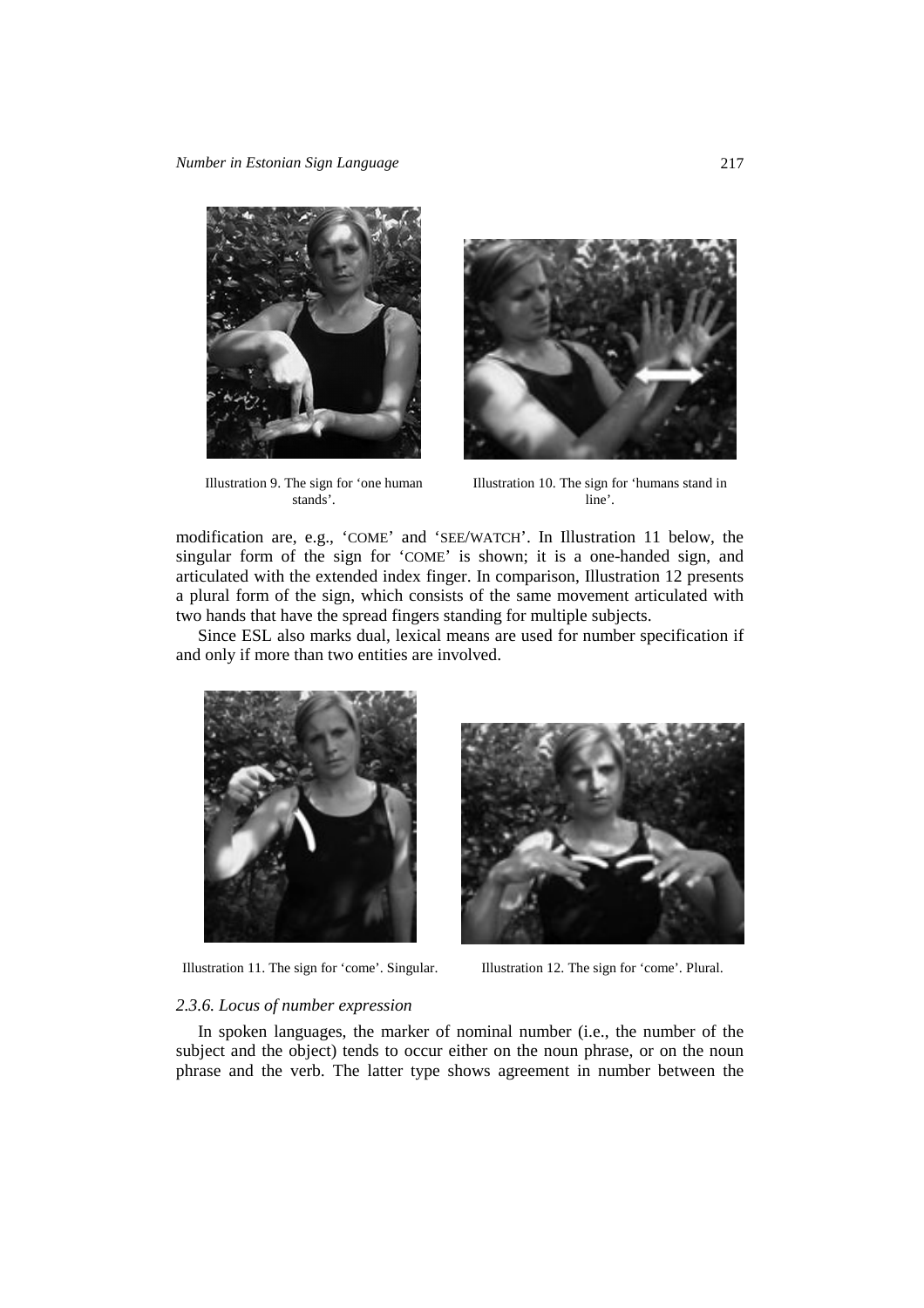subject and the verb. In addition, nominal number may be expressed only on the verb (see Corbett 2000:179).

In general terms, ESL corresponds to the type in which the verb must agree in number with its arguments. However, sometimes the arguments as controllers of the agreement carry no specification for number, and it is the verb on which the number marker occurs. Likewise, not all verbs in ESL can be modified for number distinction; hence number must be expressed on some other lexical item.

Another locus where number is frequently expressed in ESL is a classifier predicate. Yet, as noted above, classifiers provide information not only about number, but also about shape, location, orientation, movement, etc. For instance, in (24), a flat hand palm facing downwards (Illustration 13) shows how plates should be laid on the table, as well as plurality by the repetition of movement.

(24) TABLE PLATE *cl*-LAY-ON-TABLE+ + + 'Lay the plates on the table'

In (25) below, the same classifier flat hand, but the palm facing side-ways (Illustration 14), shows a different position of the plates, as well as a different location, which is higher up on the vertical plane. Repetition of movement of this classifier predicate expresses plurality, i.e., placing plates on the plate rack.

(25) hands: PLATE DRY *cl*-PUT-ON-PLATE-RACK+ + + mouth: *taldrikkuivatama* 'Put the plates on the plate rack'



Illustration 13. The locus of number expression: classifier predicate. 'Lay the plates on the table.'



Illustration 14. The locus of number expression: classifier predicate. 'Put the plates on the plate rack.'

Adjectives may sometimes serve as a single locus for a number marker in an ESL sentence. In (26), the formation of the sign for 'CREATE' involves repetition, therefore either some other type of number marker, or other locus should be used for showing plural. In addition, the sign for 'GAME' consists of a repeated movement and thus the signer expresses number on the adjective 'NEW', and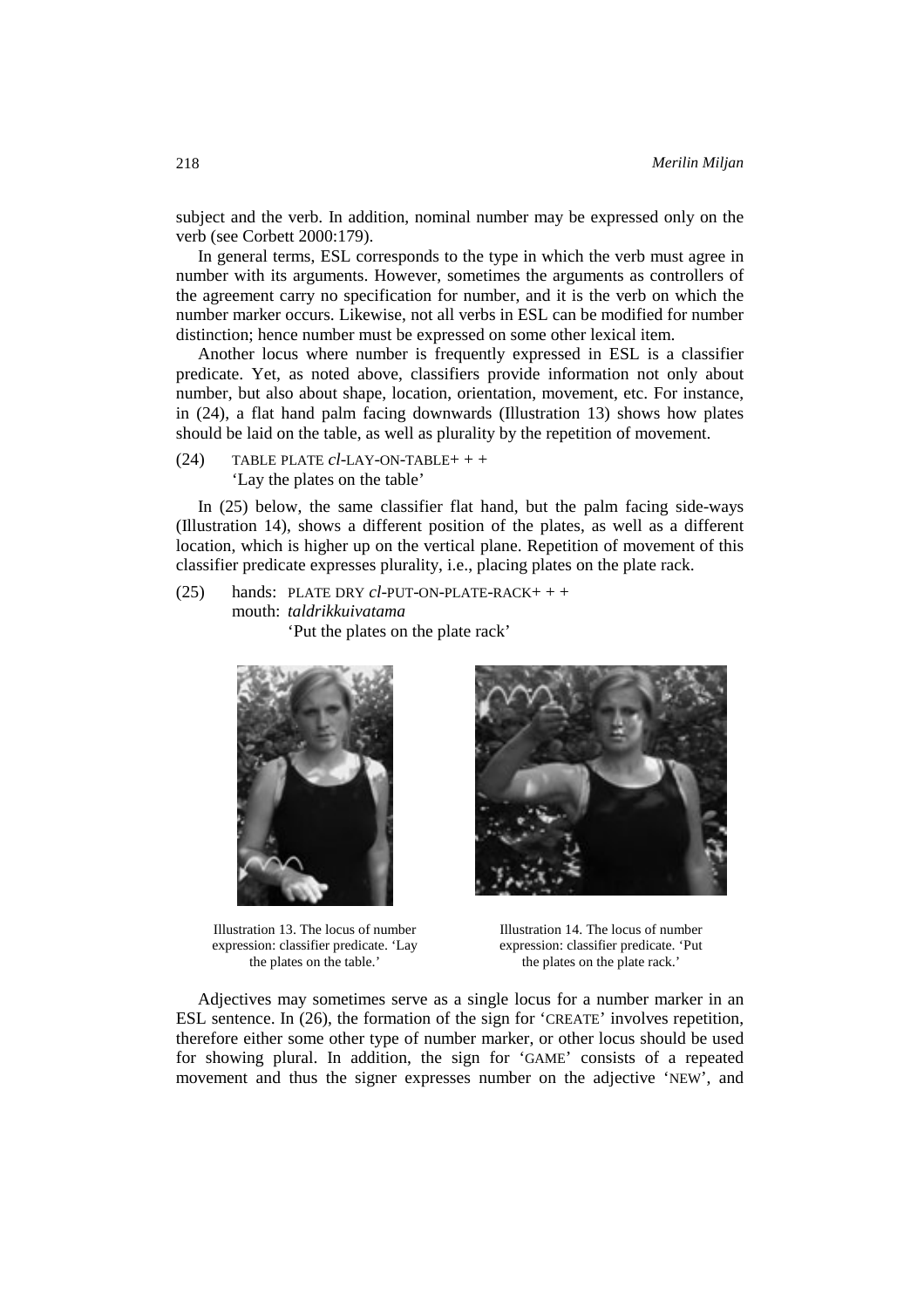accompanies it by the mouth picture, which shows the Estonian nominative plural form of the noun *mäng* 'game'.

| (26) |        | hands:  WORK-ON-COMPUTER CREATE GAME $NEW++$ |
|------|--------|----------------------------------------------|
|      | mouth: | mängu[d]                                     |
|      |        | game[-Nom.Pl]                                |
|      |        | have to create new games on the computer'    |

Several instances of the adverbial as a locus of number marker can be found in ESL. For example, in (27) the iterated event of coming home late every night is expressed on the adverb 'LATE' by repetition, and by a separate adverb 'ALWAYS'.

(27) EARLY MORNING I GO WORK EVENING COME LATE+ + + ALWAYS 'I always go to work early in the morning and come home late in the evening'

In sum, ESL provides us with the case in which nominal number, i.e., the number of the subject and the object, is expressed. Yet plurality in nouns is not always marked on the noun, but also on the verb. If the latter is not possible, then often semantically the most relevant item that can undergo morphological modification tends to be chosen.

### **3. Discussion**

The findings of this exploratory analysis on the category of number in ESL align well with the wide-ranging, typological description of number across languages. The same semantic distinctions which are manifested in the world's languages are also made in ESL. Also, ESL employs essentially the same type of morphological processes as can be found in spoken languages, e.g. reduplication. On the other hand, the data on the manifestation of number in ESL diverges greatly from the more straightforward accounts of this grammatical category in spoken languages.

ESL appears to have a complex number system where a system of five number values are distinguished: singular, dual, trial, quadral, and plural. The first three values and exhaustive, which equals to plural meaning 'more than three', are stated to occur in British Sign Language (BSL) (Sutton-Spence & Woll 2002). In American Sign Language (ASL), singular, dual, trial, and multiplicity, i.e., plural, are shown (Klima & Bellugi 1979). This suggests that a system of four number values, singular-dual-trial-plural, is present in the majority of signed languages.

In terms of synthetic number marking in ESL, there are two main types of reduplication employed. One of these, reduplication of movement, has many subtypes: reduplication of the whole stem/sign, which involves repetition of movement with or without a shift of location for each repetition either along the horizontal or the vertical plane; displacement of the whole sign in signing space; or partial reduplication of the stem. The trajectory of the repeated movement is visually motivated. The other type of reduplication is reduplication of handshape,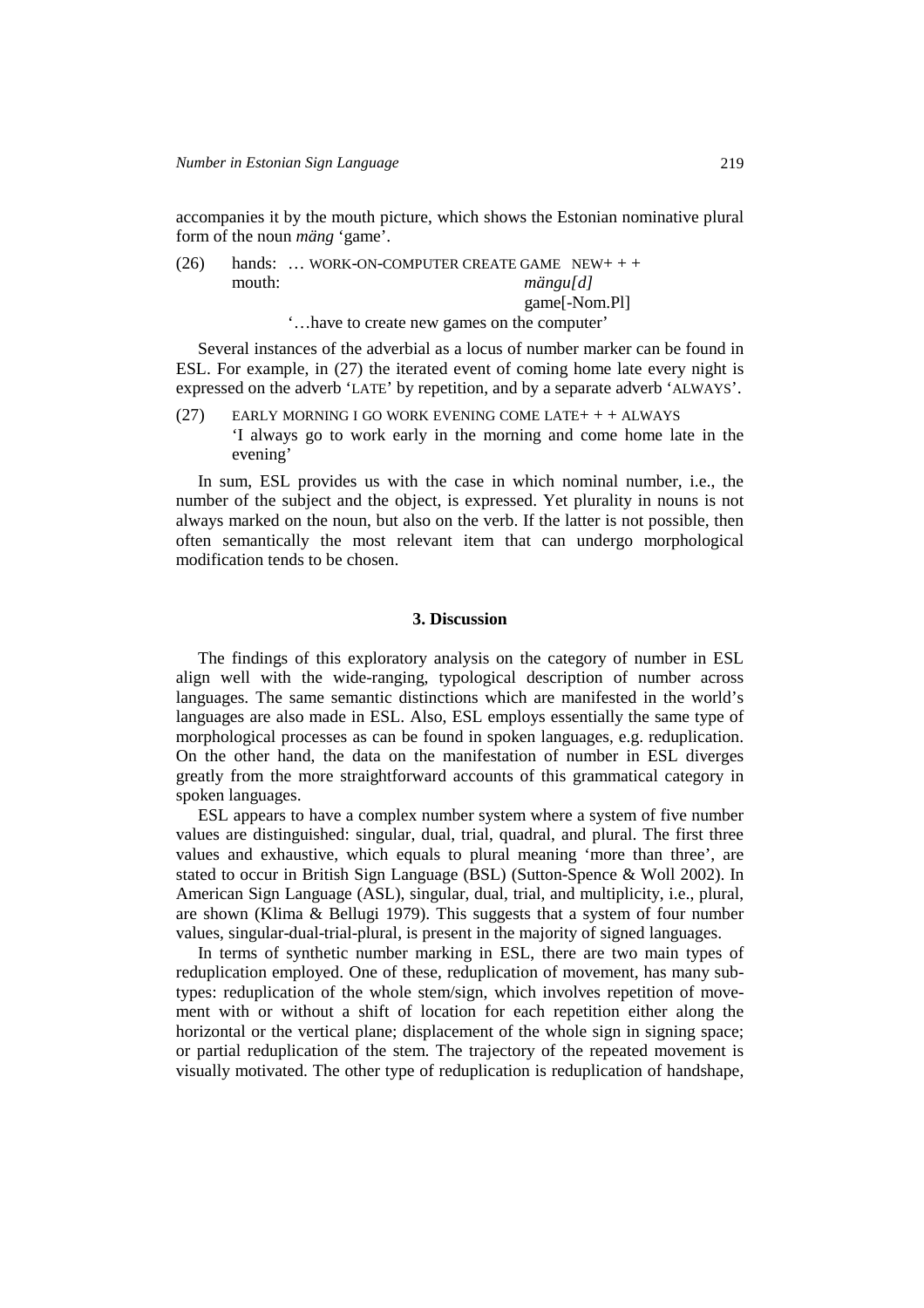which serves as a dual marker in a one-handed sign. The profusion of various types of repetitions for expressing number contrast in ESL boils down to a morphological modification that stands for an *iconic reduplication*. Morphosyntactic number marking in ESL is essentially an iconic way to express the actual count of the referents of the marked sign.

The morphological processes described in Section 2.3.5 attest to the fact that number is not an inflectional category in ESL. This conforms to the findings of Stavans (1996) on Israeli Sign Language, which is another more extensive description of number in signed languages so far. In spoken languages, conversely, number tends to be an inflectional category. Yet, as noted above, the accompanying mouth pattern that indicates the appropriate plural form of Estonian nouns is an obvious instance of inflectional morphology, which has insinuated itself into ESL, and provides the means by which signs can be pluralized. This appears to be the only case of really *productive* morphological process in ESL, since the plural marker /te/ of Estonian can virtually be applied to any sign.

Reduplication, by contrast, is of highly restricted productivity. Hence the forms derived by reduplication will have to be individually recorded, and the overall expression of number by reduplication is unpredictable. This is so, as noted above, because of the formational properties of the sign. That is, signs which are produced in contact with the body (i.e., body-anchored signs) or include a reduplication as a component of the sign cannot be reduplicated for expressing morphosyntactic properties. Thus the constraints which operate on morphotactic strategy of number marking in ESL (and by implication in all signed languages) are not related to animacy, as in spoken languages, but rather to the formational properties of the sign.

Establishing the sets of signs that are likely to undergo morphological processes for number marking and/or verb agreement presupposes a comprehensive study at the lexical level. What is more, one cannot ignore the fact that ESL is produced in a mode which is perceived visually. This means that an important factor in number manifestation in a sign language is the way in which real world entities are perceived and, ultimately, how the signer chooses to represent them. This in turn determines the variety of the means of number expression, as well as the unpredictability of their employment.

Nevertheless, some systematic tendencies of number expression do emerge from the present data. Firstly, ESL conveys systematically nominal number (i.e., the number of subject and object participants) either on the verb or on the classifier predicate through agreement, whereas on the noun it is shown optionally. The reverse appears also to hold: if the subject carries a number marker, the form of the following verb, or the classifier predicate usually agrees in number with the preceding subject but not always. Secondly, agreement in quantified phrases occurs only if signs can be reduplicated for number expression, e.g. examples (18) and (19) above, as opposed to (16) and (17), where it is only a numeral that specifies number. Thirdly, ESL systematically expresses the contrast between count and mass. In 2.3.3 above, the mass-count contrast in classifier predicates is rendered by the hold of fingers, i.e. non-spread fingers mark uncountability. In comparison, Stavans 1996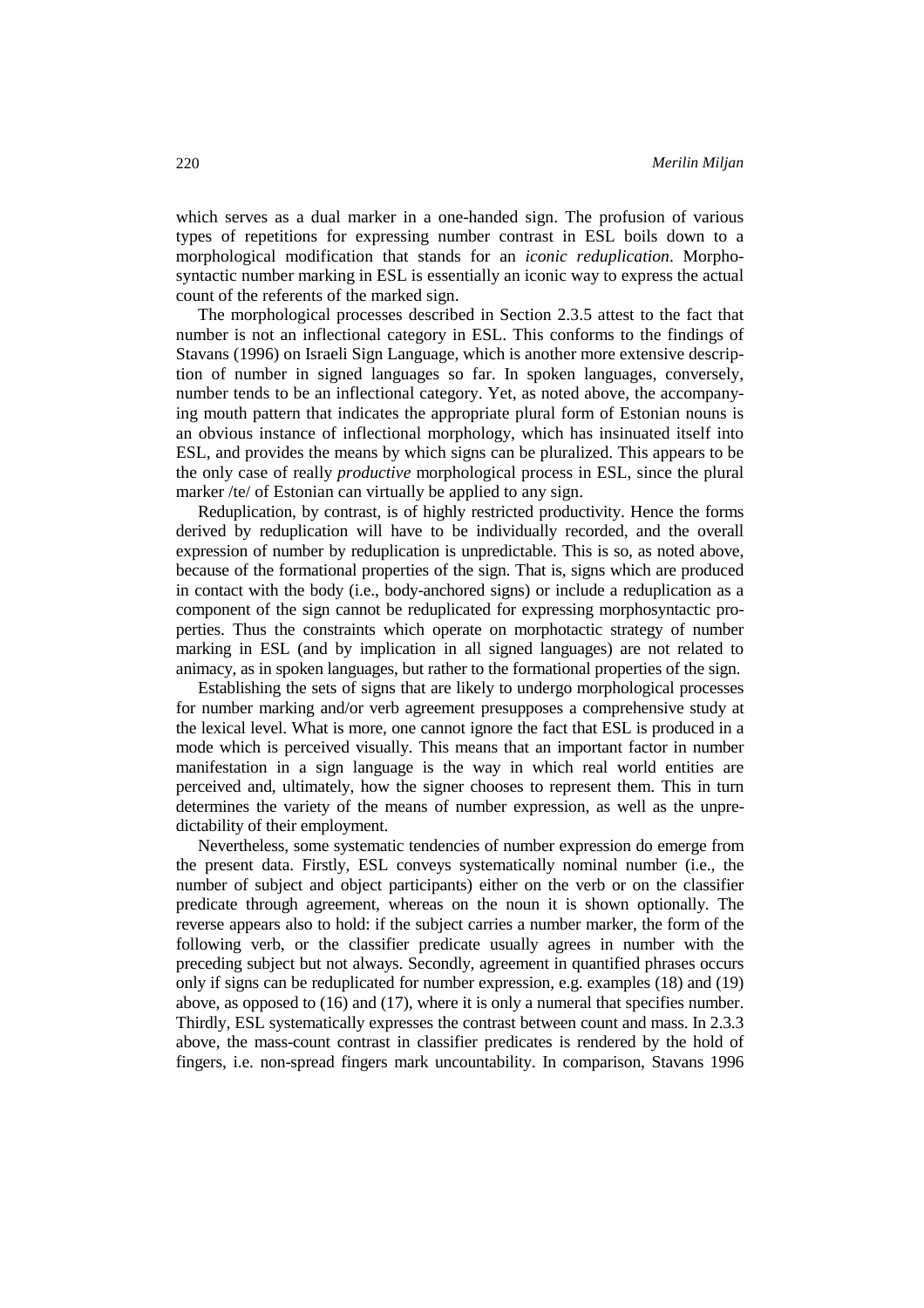remarks on Israeli Sign Language (ISL) that '[a]t this point it is not certain that such distinctions [mass vs. count] exist in ISL'.

It has been maintained throughout this paper that ESL expresses nominal number which is frequently marked only on the verb or classifier predicate, and optionally omitted on the noun. Nevertheless it has been unambiguous that what is expressed is the count distinctions of the subject or object. The less unambiguous instances of number expression can also be found in ESL, namely, if iterated events are expressed in inherently intransitive verbs, e.g., a sign for 'GO', as in (28) and (29).

- (28) PÄRNU ONE FAMILY GO+ + + ACTIVE 'One family from Pärnu attends actively [the sign language courses]
- (29) THIS PÄRNU THIS FAMILY ACTIVE FOLK DANCE GO+ + + ACTIVE 'This family from Pärnu takes actively part in folk dance courses'

In (28) and (29), the sign for 'GO' is marked for plural by repetition thus iconically showing the multiplicity of the event, i.e., attending a language course or practicing folk dance, respectively. Moreover, the repetition is performed with intensity unlike in the cases when repetition expresses the number of the subject or object. It occurs in construction with a particular lexical item, a sign for 'ACTIVE' thus yielding the meaning 'to go often', 'to attend'. At this point of study, I am inclined to think that this is a type of verbal aspect (repeated vs. non-repeated action) in ESL, rather than an instance of verbal number. This standpoint is substantiated by the fact that in British Sign Language aspectual information may also be expressed by repetition of movement on the verb in construction with a separate adverb OFTEN or FREQUENTLY (Sutton-Spence & Woll 2002:120–121). In addition, it should be noted that the expression of distributivity on the verb (see 2.3.4.1 above) does not support the interpretation of this kind of repeated forms of the verb as verbal number, since, as Corbett (2000:117) concludes, 'though there are similarities between distributives and number values, distributives are not part of the number system'.

To conclude, despite the fact that ESL employs a variety of means and loci to express number, yielding an overall impression of the expression of plurality irregular and unpredictable, it is still justified to argue for the grammatical category of number in ESL. What has to be borne in mind is the fact that in a sign language not only the opposition of 'one' vs. 'more than one' is expressed by inflectional processes but also information about how the referents are arranged and located.

# **Acknowledgements**

I wish to express my deep gratitude to Urmas Sutrop and Lumme Erilt for their valuable comments on this paper. My sincere thanks to Inge Oja, whose role as the informant on Estonian Sign Language cannot be overestimated. I am also very grateful to Airi Püss, the Sign Language Centre of the Tallinn School for the Deaf,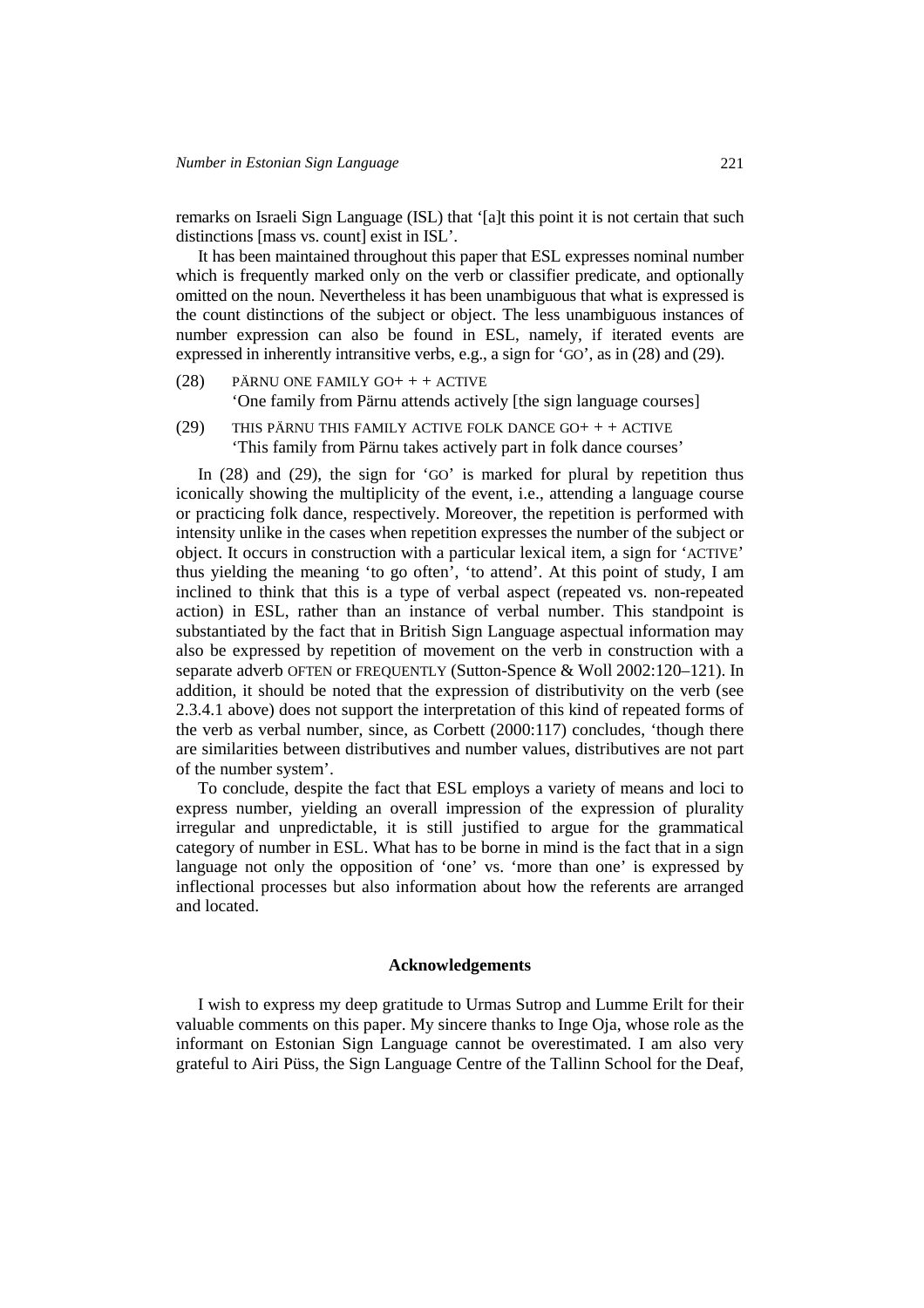Katrin Rätsep, Külli Terras, Ene Vainik, and Uku Vainik. Special appreciation is extended to Vahur Laiapea for the insightful discussions about the Estonian Sign Language.

Address:

Merilin Miljan Studies on Estonian Sign Language, Room 307 Institute of the Estonian Language Roosikrantsi 6 10119 Tallinn Estonia Tel: + 372 64 11 443 E-mail: merilin.miljan@eki.ee

#### **References**

Allan, Keith (1980) "Nouns and Countability". *Language* 56, 541–567.

- Baker-Shenk, Charlotte (1985) "Non-manual Behaviours in Sign Languages: Methodological Concerns and Recent Findings". *SLR'83.* William C. Stokoe & Virginia Volterra, eds. 175– 184. Silver Spring, MD: Linstok Press.
- Bloomfield, Leonard (1933) *Language.* New York: Henry Holt.
- Corbett, Greville G. (2000) *Number*. Cambridge: Cambridge University Press.
- Ebbinghaus, H. & J. Hessmann (1996) "Signs and Words: Accounting for Spoken Language Elements in German Sign Language". In *International Review of Sign Linguistics.* Vol. I. W. H. Edmondson & R. B. Wilbur, eds. Machwah, New Jersey: Lawrence Erlbaum **Assocoates**
- Engberg-Pedersen, Elisabeth (1990) *Space in Danish Sign Language. The Semantics and Morphosyntax of the Use of Space in a Visual Language*. Hamburg: Signum-Press.
- Erelt, Mati; Kasik, Reet; Metslang, Helle; Rajandi, Henno; Ross, Kistiina; Saari, Henn; Tael, Kaja; Vare, Silvi (1995) *Eesti keele grammatika I. Morfoloogia. Sõnamoodustus.* Tallinn: Eesti Teaduste Akadeemia Eesti Keele Instituut.
- Gleason, H. A. (1970) *An introduction to descriptive linguistics. Revised edition.* London, New York, Sidney, Toronto: Holt, Rinehart and Winston, Inc.
- Greenberg, Joseph H. (1990 [1966]) "Some Universals of Grammar with Particular Reference to the Order of Meaningful Elements". In *On Language: Selected Writings of Joseph H. Greenberg*. K. Denning & S. Kemmer, eds. Stanford, California: Stanford University Press.
- Jackendoff, Ray (1991) Parts and Boundaries. *Cognition* 41, 9–45.
- Klima, Edward S. & Ursula Bellugi et al. (1979) *The Signs of Language.* Cambridge, Mass. & London: Harvard University Press.
- Kyle, J. G. & B. Woll (1985) *Sign Language: The Study of Deaf People and Their Language*. Cambridge: Cambridge University Press.
- Laiapea, Vahur (1992) "Mis on viipekeel?" *Akadeemia* 10, 2098–2136.
- Matthews, Peter H. (1991) *Morphology*, *2nd ed*. Cambridge: Cambridge University Press.
- Mönnink, Inge de 2002/06. *Review on: Number and Countability in English Nouns. An Embodied Model*, by Patrik Svensson. http://www.hit.nib.no/icame/ij24/reviews5.pdf

Palmer, Frank (1971) *Grammar.* Harmondsworth: Penguin Books.

Plank, Frans (1996) "Domains of the Dual, in Maltese and in General". In *The Maltese Noun Phrase Meets Typolog*. 123–140*.* A. Borg & F. Plank, eds. Pisa: Pacini.